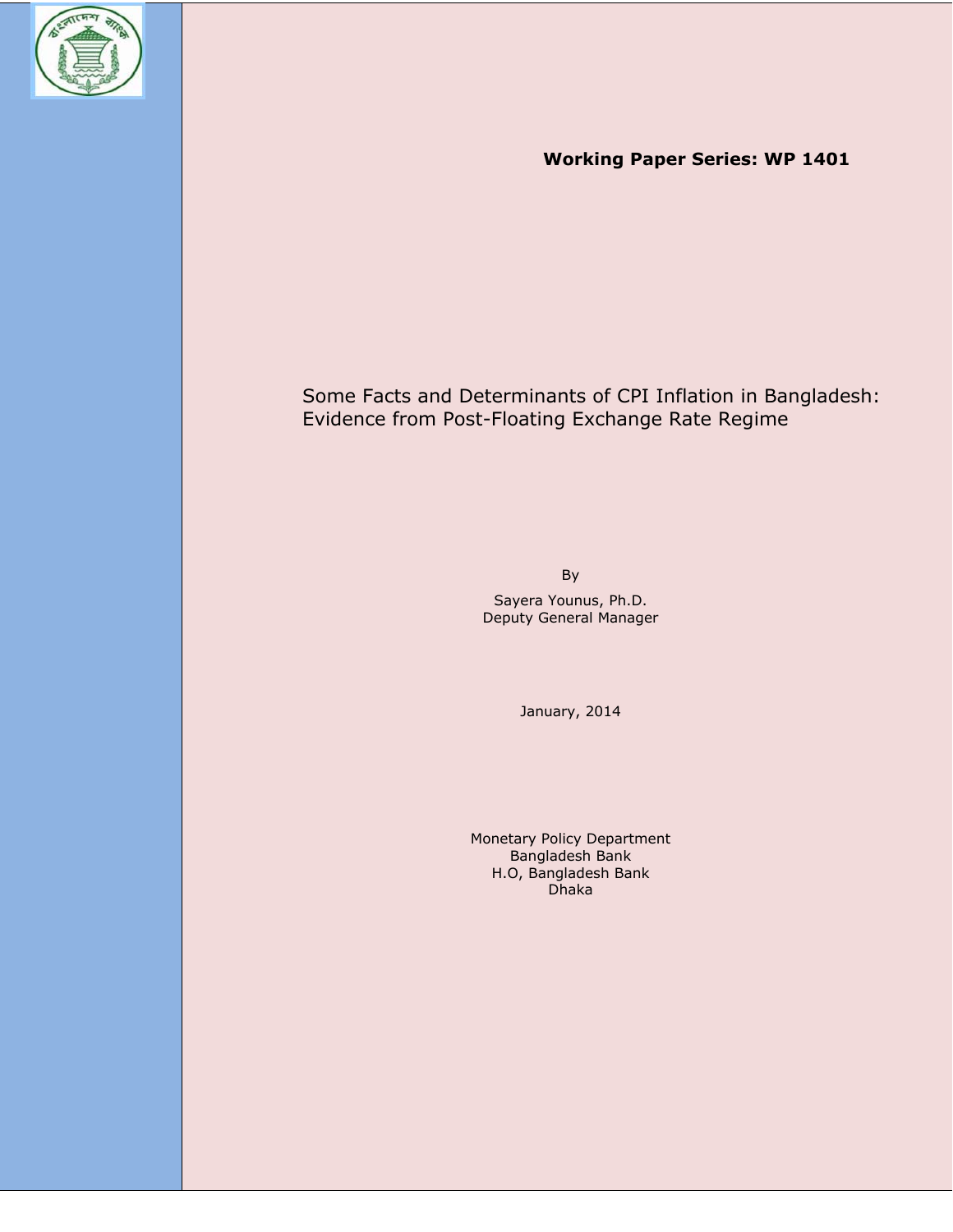# **Some Facts and Determinants of CPI Inflation in Bangladesh: Evidence from Post-Floating Exchange Rate Regime**

-Dr. Sayera Younus $<sup>1</sup>$ </sup>

# *Abstract*

This paper examines the determinants of the CPI inflation in Bangladesh particularly the impact of the exchange rate through import prices and some macroeconomic variables on the price level during the post floating exchange rate regime. An analysis of the CPI basket shows that the contribution of exchange rate depreciation through import prices is 0.14 percentage points out of 10.63 percent CPI inflation recorded in December 2011 with 13.7 percent depreciation of Taka against USD and 9.65 percent share of all imported commodities to the CPI basket. The contribution of exchange rate depreciation increases as high as to 0.49 percentage points when 100% import weight is considered.

The impact of domestic macroeconomic variables on CPI inflation is estimated by co-integration and vector error correction model (VECM) using monthly data during 2003:06-2011:09. The empirical results show that the price elasticity of the exchange rate is 0.23 implying that one percent increase in the exchange rate (i.e., depreciation) would increase the price level by 0.23 percent. The price elasticity with respect to broad money supply (M2), appear to be 0.32, while the spread between the lending rate and deposits rate has significant and negative influence on the price level in Bangladesh. The Vector Error Correction model shows that the speed of adjustment to the equilibrium is 0.41 which is significant and negative implying that if there is disequilibrium from the long run position of price level in the previous months, M2, real GDP, exchange rate and interest rate spread and inflation expectations adjust rapidly to reach to the long run equilibrium of the price level.

 $1$  The author of this working paper is a Deputy General Manager of the Monetary Policy Department (MPD) of Bangladesh Bank. She can be reached via email: sayera.younus@bb.org.bd. The author would like to Thank Musarrat Zahan, General Manager, MPD, BB and Dr. Akhtaruzzaman, Economic Adviser, BB for their helpful comments on the earlier version of the paper. However, any remaining errors are the author's own.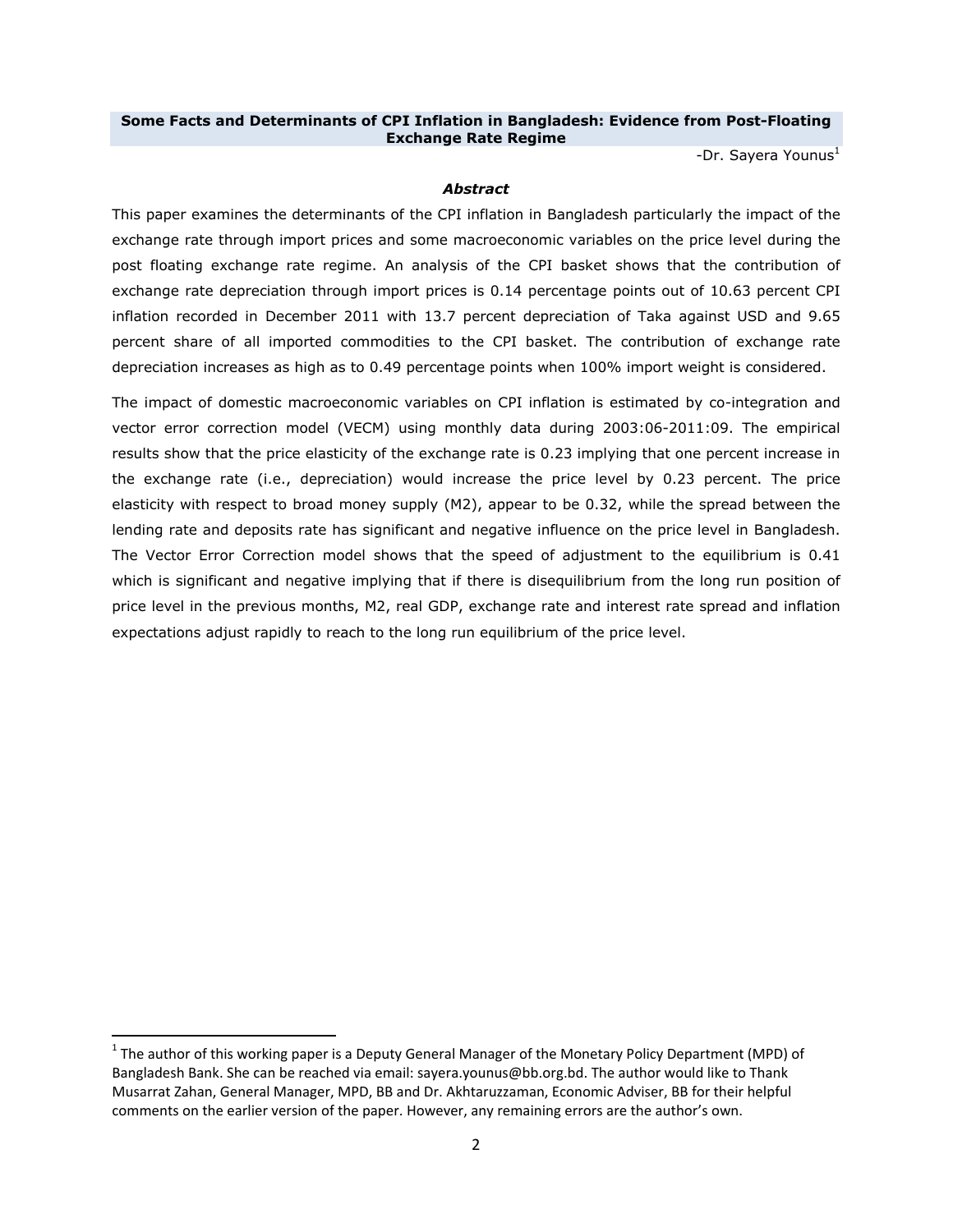### **Some Facts and Determinants of CPI Inflation in Bangladesh: Evidence from Post-Floating Exchange Rate Regime**

# **I.1 Background**

The intention of this paper is to examine the determinants of CPI inflation particularly the impact of the nominal exchange rate depreciation on the price level of Bangladesh for the sample period from 2003:06 to 2011:09. It has been observed that Bangladesh Taka started to depreciate at relatively faster rate against US\$ from the end of second quarter of FY11 raising the concern over the effective management of monetary and exchange rate policies in controlling the price level of Bangladesh. Since January 01, 2011 to December 31, 2011, the exchange value of Taka against the US\$ depreciated about 14 percent. The decline in the value of the Taka is likely to have higher inflationary consequences by raising the cost of imports feeding into the higher consumer prices for an import dependent country like Bangladesh.



**Chart: I.1.1 Trends of the daily exchange rate (Tk. /\$) and depreciation/appreciation** 

 *Source: Economic Trends, Bangladesh Bank.* 

**I.2** Bangladesh entered into the floating exchange rate regime at the end of May, 2003 with the objectives of increasing effectiveness of monetary policy and to avoid any crisis associated with the fixed exchange rate regime. Prior to the floatation of the exchange Bangladeshi Taka was pegged to a basket of hard currencies and the exchange rate was adjusted occasionally depending on the trend of appreciation/depreciation of the real effective exchange rate (REER) of Taka, originating from a relatively high rate of inflation in Bangladesh vis‐à‐vis its trading partners. The switch of the exchange rate regime from pegged to the floating regime occurred in an environment of balanced economic fundamentals. Taka remained relatively stable after the float. Thus, despite some concern, the transition turned out to be smooth. The monetary authority has gained greater control over monetary instruments. Therefore, the plan of the study is as follows: While Section-I contains the background of the study with some evidences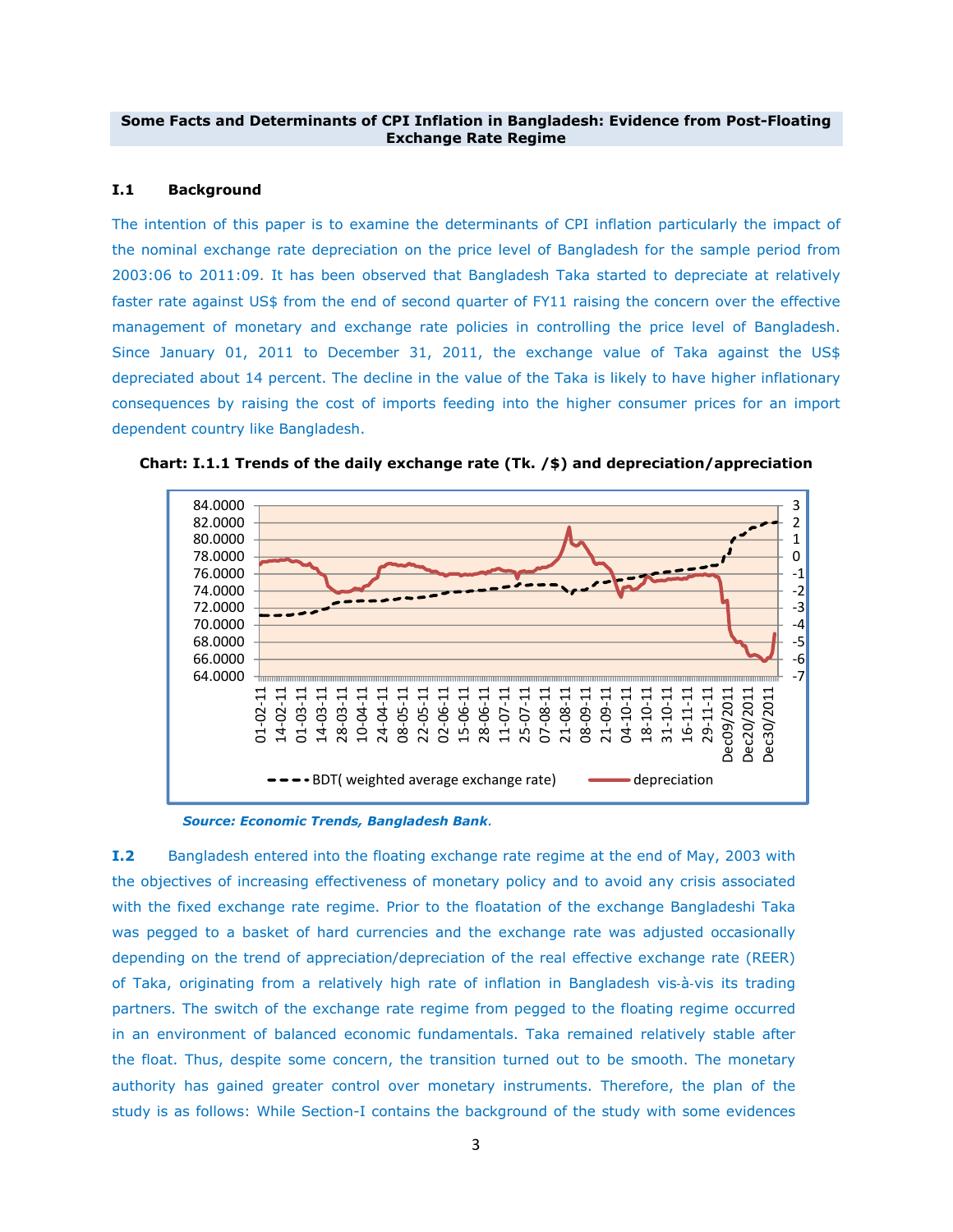of exchange rate pass-through in Bangladesh, Section-II discusses the literature on the exchange rate pass-through and possible other sources of inflation in Bangladesh. Model specification, variables, methodology and empirical results have been discussed in Section-III followed by the conclusions and recommendations in Section-IV.

**I.3** Bangladesh is practicing monetary targeting since her independence in 1971 under the different exchange rate regimes. Prior to 1990, policy was based on direct control of various instruments, such as volume and direction of credits and the interest rates. Since the adoption of Financial Sector Reform Program in 1990, the policy stance has shifted toward indirect control. The growth of broad money (M2) was maintained at levels consistent with the real output growth and stable & moderate inflation rate using indirect monetary instruments. Money supply (M2) grew a lower yearly average growth of 12.90 percent in the 1990s. The yearly average inflation rate declined to 5.69 percent during the same period. However, M2 grew at a comparatively higher rate of 15.11 percent during 2001‐2003, while GDP grew by 5.01 percent during the same period compared to 4.81 percent in the 1990s keeping average inflation relatively lower to a rate at 3.04 percent.

**I.4** A trend of depreciation of Taka against US\$ exchange has observed since July 2003, that peaked of about 11 percent in mid-2006 following episodes of global commodity price hikes in FY06 (Chart-I.1.2) followed by the 4 percent appreciated in FY07. However, overall Taka/US\$ has maintained reasonably stable path since the floatation of the exchange rate (Chart-I.1.2).



*Chart I.1.2: Trends of the Exchange Rate Depreciation/Appreciation since 1996:08 to 2011:09* 

 *Source: Economic Trends, Bangladesh Bank*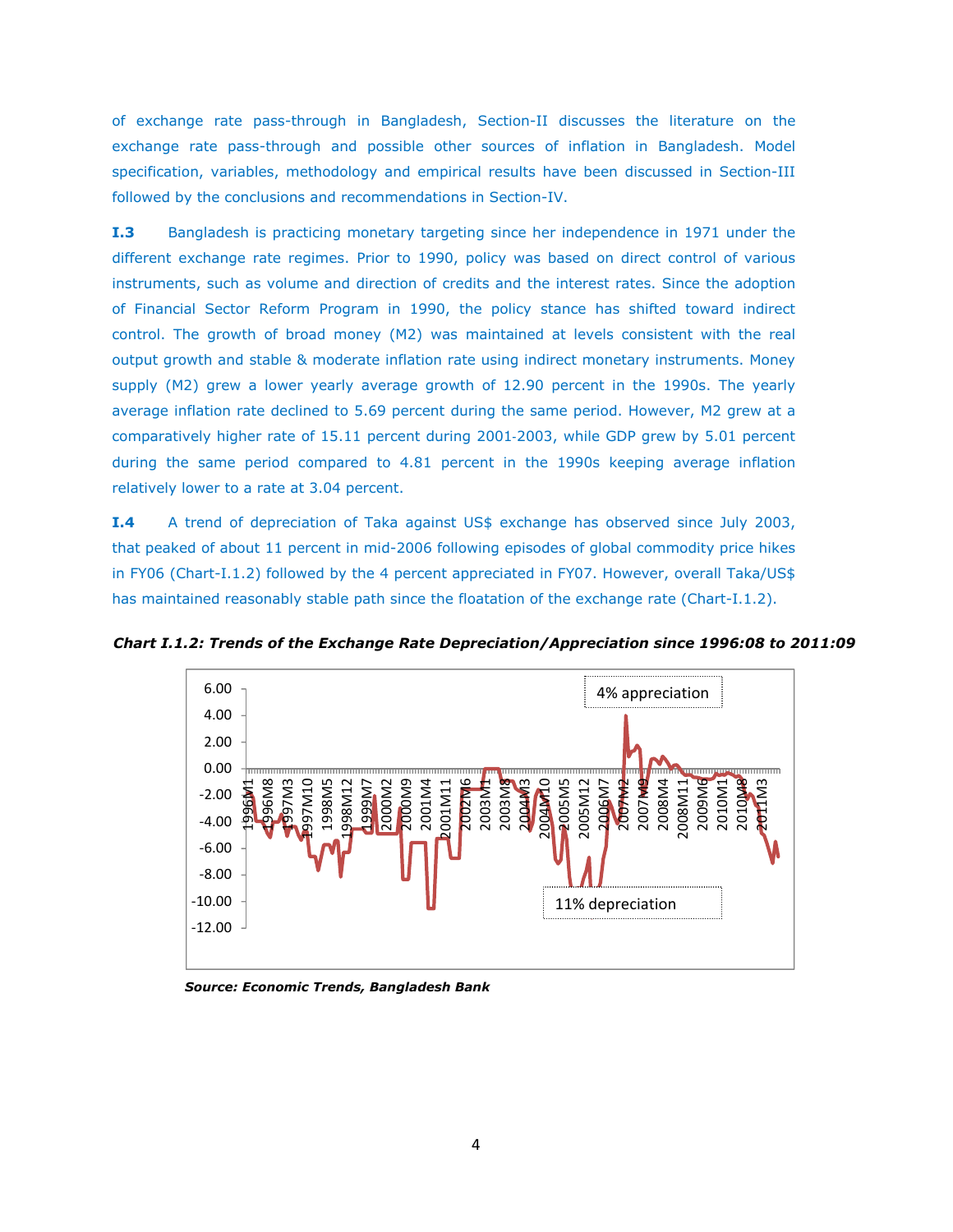**I.5** Given the recent sharp fall in the par value of Taka, it is worthwhile to examine how much of a risk on inflation is posed by such an exchange rate depreciation of the domestic currency? The answer of this question however depends on how much of the falling value of the currency is passed through by the import prices on overall consumer prices. As argued by Mishkin (2008) possibility of certain specific shocks and the responses to them may be associated with considerably higher pass-through than indicated by the average relationships exchange rate passthrough to consumer price inflation, the current study considers a wider platform to investigate the possible impact of exchange rate depreciation on CPI inflation.

#### **II Literature on Pass-Through of Import Prices on the Price Level**

**II.1** Most of the literature examining the effects of exchange rates on prices focused on import prices at either an aggregate (index), sectoral, or industry level. For example, Marazzi and Sheets (2007) found that the average cumulative response of the U.S. import price index to an exchange rate shock declined from around 0.5 to around 0.2 in 1970-80s. In interpreting the evidence, Mishkin (2008), mentioned that it is useful to begin with the observation that low pass-through to import prices is not a prerequisite for low pass-through to consumer prices. Even if import prices react strongly to exchange rates, a monetary policy stance that is sufficiently reactive to inflation can insulate consumer price inflation from the effects of a shock that causes the exchange rate to depreciate. For example, although the United Kingdom experienced a very large increase in import prices of about 13 percent in the European exchange rate mechanism (ERM) crisis in 1992-93, which was nearly as large as the depreciation of its multilateral nominal exchange rate consumer price inflation, remained subdued.

**II.2** We will now focus on the contribution of Taka/Dollar exchange rate on inflation based on the overall weights of the imported commodities and the magnitudes of depreciation. Table-II.1.1 contains calculated weights of the imported commodities in the CPI basket. The imports of rice and wheat are taken from FPMU by calculating a 6 year average trend. The data show that during the last six years the weights of imported rice and wheat are 3.25% and 76.23% respectively out of total domestic consumption (Table-II.1.1). For the other imported commodities the share of import is calculated on the basis local production trend.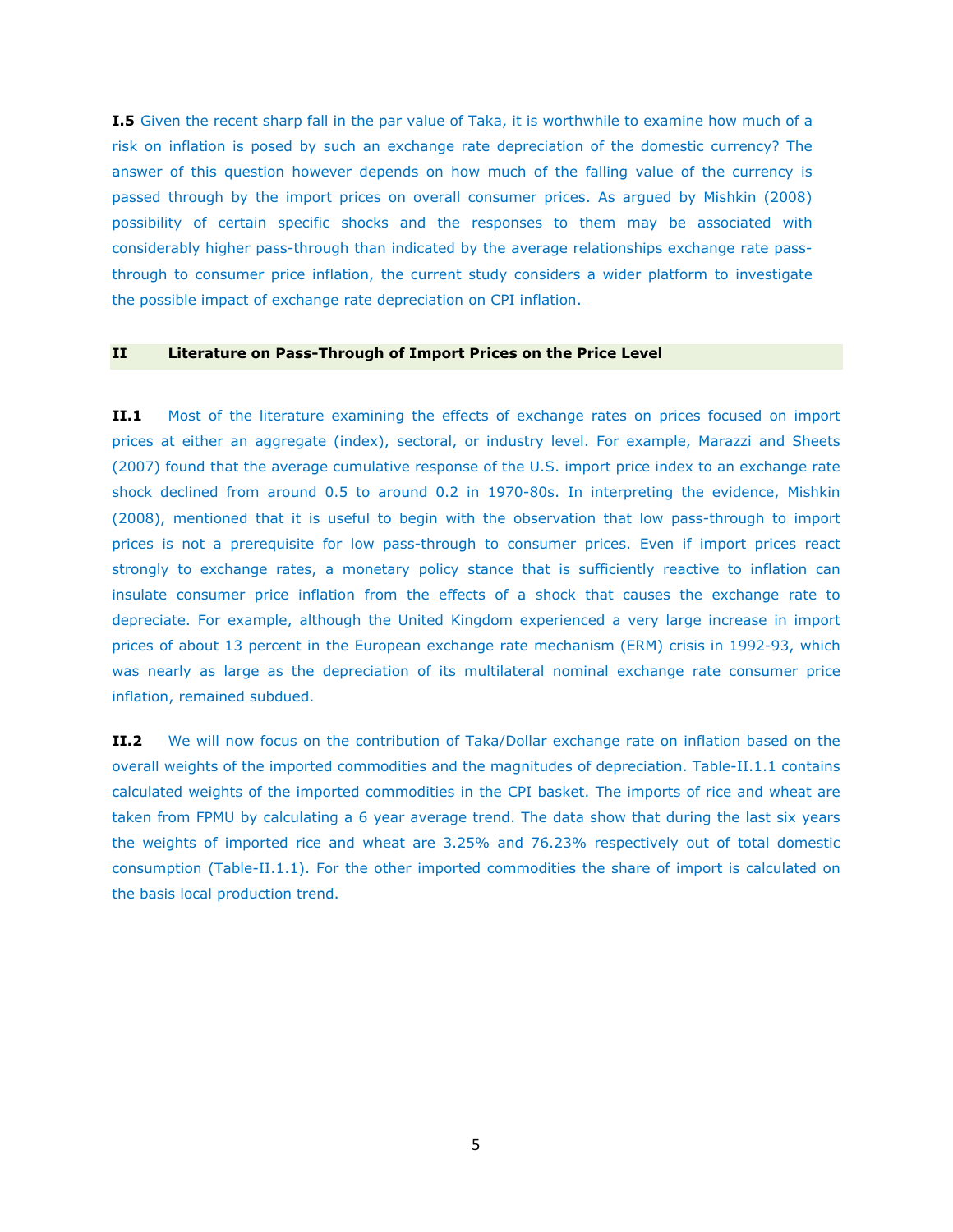|                                                                                             | Weights | Import*weights | Imports (%) |  |  |  |
|---------------------------------------------------------------------------------------------|---------|----------------|-------------|--|--|--|
| <b>Rice</b>                                                                                 | 23.79   | 1.1895         | 5%          |  |  |  |
| Wheat(Atta) best quality                                                                    | 1.94    | 1.55           | 80%         |  |  |  |
| Musurdal- husked-best quality                                                               | 0.78    | 0.78           | 100%        |  |  |  |
| Ruhu-medium size(1-2) kg.weight                                                             | 0.97    | 0.49           | 50%         |  |  |  |
| Watermelon (Tarmuse)b/q.2-3 kg.                                                             | 0.05    | 0.01           | 25%         |  |  |  |
| Onion-best quality                                                                          | 0.67    | 0.34           | 50%         |  |  |  |
| Ginger-best quality                                                                         | 0.03    | 0.02           | 50%         |  |  |  |
| Garlic-best quality                                                                         | 0.20    | 0.10           | 50%         |  |  |  |
| Turmeric-best quality                                                                       | 0.59    | 0.30           | 50%         |  |  |  |
| Cumin seed-best quality                                                                     | 0.08    | 0.08           | 100%        |  |  |  |
| Cardamon(Elachi)-small size                                                                 | 0.06    | 0.06           | 100%        |  |  |  |
| Cinamon(Daruchini)                                                                          | 0.05    | 0.05           | 100%        |  |  |  |
| Soyabean oil-white-best quality                                                             | 0.77    | 0.77           | 100%        |  |  |  |
| Dalda-Pakvan                                                                                | 0.07    | 0.07           | 100%        |  |  |  |
| Powder milk (400 gr.Packet)                                                                 | 0.39    | 0.39           | 100%        |  |  |  |
| Sugar-best quality-open market                                                              | 0.41    | 0.33           | 80%         |  |  |  |
| Kerosene-white                                                                              | 2.89    | 2.89           | 100%        |  |  |  |
| Wrist watch                                                                                 | 0.06    | 0.06           | 100%        |  |  |  |
| Televison, phellips 20" size black & white                                                  | 0.19    | 0.19           | 100%        |  |  |  |
| Total weights of imported goods in the CPI Basket<br>9.65                                   |         |                |             |  |  |  |
| Contribution of Depreciation on Inflation:                                                  |         |                |             |  |  |  |
| Inflation(10.63)*Import weights(9.65%)*Depreciation(13.7%) = $0.14$                         |         |                |             |  |  |  |
| Inflation p-t-p (December, 2011)-(Contribution of imports*Depreciation): 10.63-0.14 = 10.49 |         |                |             |  |  |  |

*Table-II.1.1: Weights of the imported commodities in the CPI Basket in Bangladesh* 

Source: BBS.

The above Table (II.1.2) shows that in the consumption basket the contributions of the imported commodities are 9.65% out of total 33.99% weights. The contribution of imports weights due to 13.7% depreciation during January, 2011 to December, 2011 with the 10.63% point to point inflation in December, 2011 would be 0.14. This implies that the inflation would have been down to 10.49% in December 2011 should there no depreciation of the exchange rate.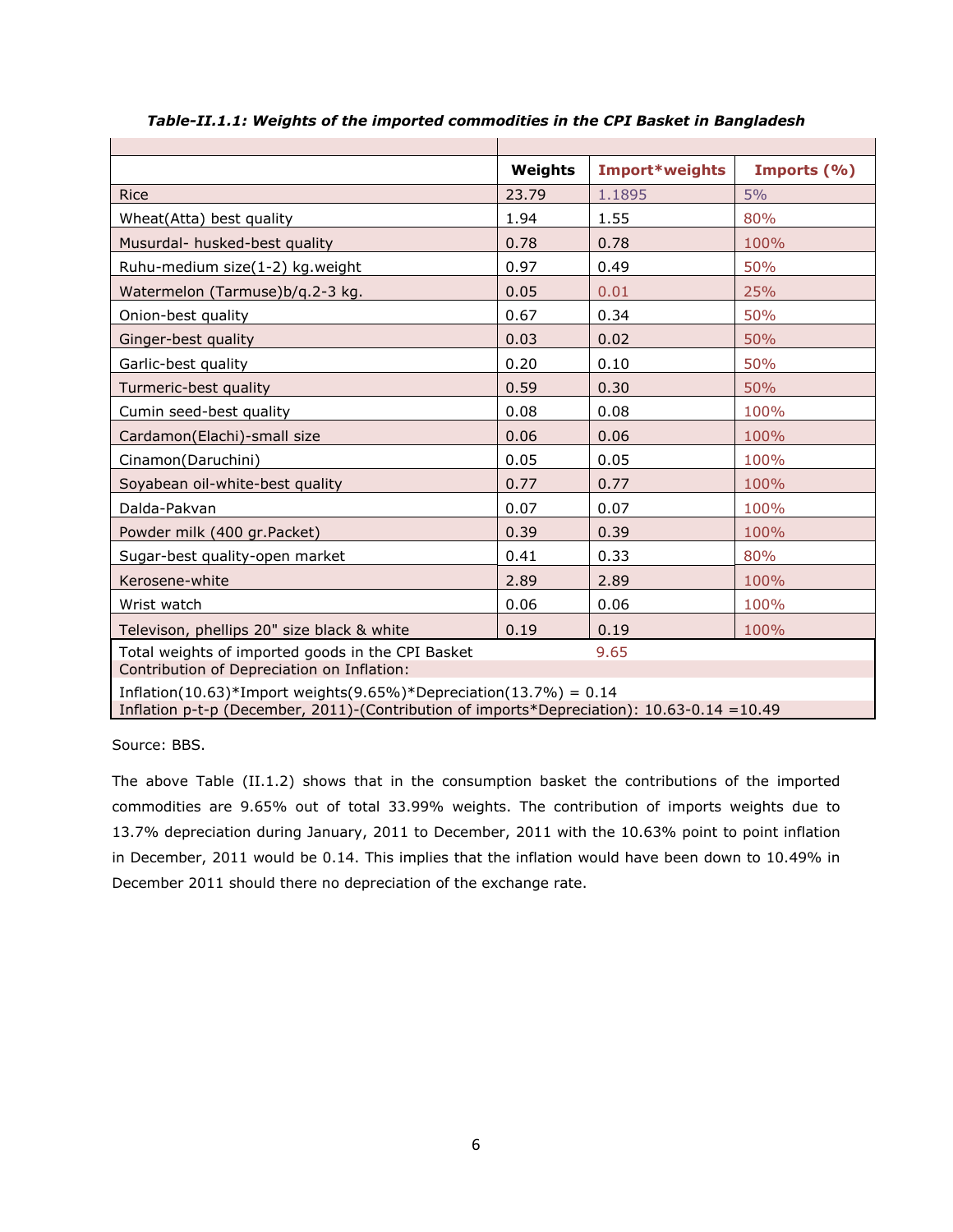|                                                                | $2010 -$ | 2009-  | $2008 -$ | $2007 -$ | $2006 -$ | $2005 -$ |         |
|----------------------------------------------------------------|----------|--------|----------|----------|----------|----------|---------|
|                                                                | 11       | 10     | 09       | 08       | 07       | 06       | Average |
| Aus                                                            | 2.13     | 1.709  | 1.89     | 0.151    | 1.51     | 1.75     | 1.52    |
| Aman                                                           | 12.79    | 12.207 | 11.61    | 9.66     | 10.84    | 10.81    | 11.32   |
| Borro                                                          | 18.6     | 18.341 | 17.81    | 17.76    | 14.96    | 13.98    | 16.91   |
| <b>Total domestic production of</b>                            | 33.52    | 32.257 | 31.31    | 27.571   | 27.31    | 26.54    | 29.75   |
| <b>Rice</b>                                                    |          |        |          |          |          |          |         |
| <b>Total domestic production of</b>                            | 0.97     | 0.90   | 0.85     | 0.84     | 0.74     | 0.74     | 0.84    |
| Wheat                                                          |          |        |          |          |          |          |         |
| <b>Total food grain production</b>                             | 34.49    | 33.157 | 32.16    | 28.411   | 28.05    | 27.28    | 30.59   |
| <b>Total Imports of Rice</b>                                   | 1.6      | 0.51   | 0.6      | 2.06     | 0.72     | 0.532    | 1.00    |
| Total Imports of Wheat                                         | 3.79     | 2.89   | 3.03     | 3.46     | 1.7      | 2.03     | 2.82    |
| <b>Total Domestic Consumption of Rice</b>                      | 35.12    | 32.767 | 31.91    | 29.631   | 28.03    | 27,072   | 30.76   |
| <b>Total Domestic Consumption of</b><br>Wheat                  | 4.76     | 3.79   | 3.88     | 4.3      | 2.44     | 2.77     | 3.66    |
| % share of Imports of Rice out of<br><b>Total Consumption</b>  | 4.56     | 1.56   | 1.88     | 6.95     | 2.57     | 1.97     | 3.25    |
| % share of Imports of Wheat out of<br><b>Total Consumption</b> | 79.62    | 76.25  | 78.09    | 80.47    | 69.67    | 73.29    | 76.23   |

*Table-II.1.3: Trends of Rice and Wheat production and Imports in Bangladesh* 

*(Million Metric Tons)* 

*Source: Food Planning and Monitoring Unit, Bangladesh Ministry of Food and Disaster Management* 

A worst case scenario has been visualized in Table-II.1.2 assuming 100% imports of rice and wheat and other commodities. The weights would be as high as 33.94% and the contribution with the 13.7 percent depreciation and 10.63% inflation would be 0.49. However, one should take this result carefully since there are some other commodities that might capture the indirect impact of price increase of certain commodities. For example, during FY11 and FY12 four times hike in the fuel prices may transmit in to the CPI basket through price increase of diesel, transportation fair, and energy prices which may cause the total effect larger than estimated by imports weights. Table I.2.4 shows a simulated outcome with the various ranges of exchange rate depreciations and its impact on the inflation as compared with the worst case scenario.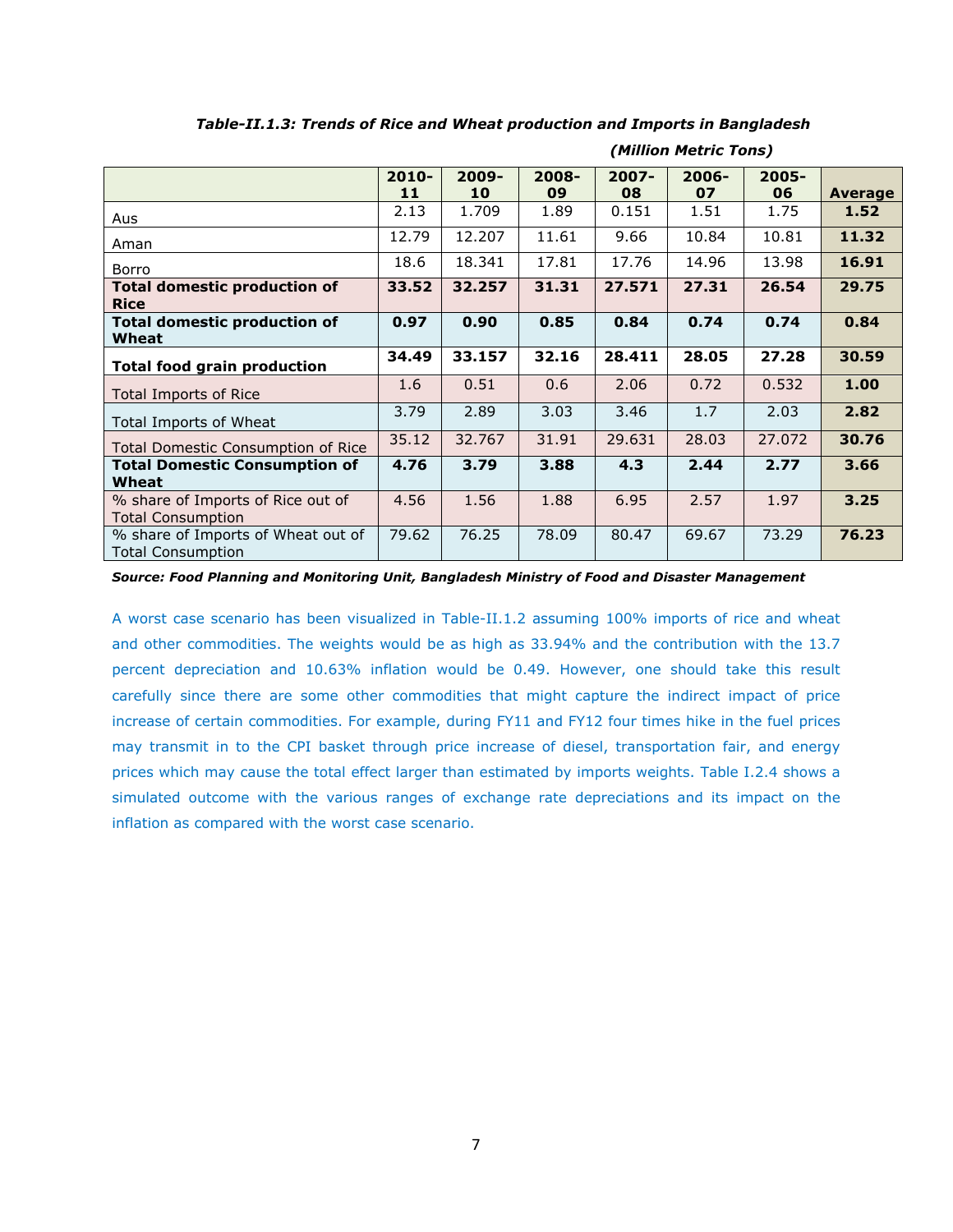|                                                   | Weights | Import*weights | Imports (%) |
|---------------------------------------------------|---------|----------------|-------------|
| <b>Rice</b>                                       | 23.79   | 23.79          | 100%        |
| Wheat(Atta) best quality                          | 1.94    | 1.94           | 100%        |
| Musurdal- husked-best quality                     | 0.78    | 0.78           | 100%        |
| Ruhu-medium size(1-2) kg.weight                   | 0.97    | 0.97           | 100%        |
| Watermelon(Tarmuse)b/q.2-3 kg.                    | 0.05    | 0.05           | 100%        |
| Onion-best quality                                | 0.67    | 0.67           | 100%        |
| Ginger-best quality                               | 0.03    | 0.03           | 100%        |
| Garlic-best quality                               | 0.20    | 0.20           | 100%        |
| Turmeric-best quality                             | 0.59    | 0.59           | 100%        |
| Cumin seed-best quality                           | 0.08    | 0.08           | 100%        |
| Cardamon(Elachi)-small size                       | 0.06    | 0.06           | 100%        |
| Cinamon(Daruchini)                                | 0.05    | 0.05           | 100%        |
| Soyabean oil-white-best quality                   | 0.77    | 0.77           | 100%        |
| Dalda-Pakvan                                      | 0.07    | 0.07           | 100%        |
| Powder milk (400 gr.Packet)                       | 0.39    | 0.39           | 100%        |
| Sugar-best quality-open market                    | 0.41    | 0.41           | 100%        |
| Kerosene-white                                    | 2.89    | 2.89           | 100%        |
| Wrist watch                                       | 0.06    | 0.06           | 100%        |
| Televison, phellips 20" size black & white        | 0.19    | 0.19           | 100%        |
| Total weights of imported goods in the CPI Basket | 33.99   | 33.99          |             |

*Table I.2.3: Weights of the imported commodities in the CPI Basket in Bangladesh*

**Table- I.2.4: Estimated contribution to inflation due to various magnitude of exchange rate depreciation through Import Prices**

| Calculated<br>import<br>weights(%) to<br>CPI basket | Inflation<br>Rate(ptp)<br>December<br>2011 | Rate (%) of<br>Depreciation | <b>Estimated contribution to</b><br>Inflation due to various<br>magnitude of exchange<br>rate depreciation<br>$(Inf(10.63)*Imports$ | <b>Estimated Inflation</b><br>without and with<br>exchange rate<br>depreciation |
|-----------------------------------------------------|--------------------------------------------|-----------------------------|-------------------------------------------------------------------------------------------------------------------------------------|---------------------------------------------------------------------------------|
| 33.99                                               | 10.63                                      | O                           | 0.00                                                                                                                                | 10.63                                                                           |
| 33.99                                               | 10.63                                      | $\mathbf{1}$                | 0.04                                                                                                                                | 10.59                                                                           |
| 33.99                                               | 10.63                                      | $\overline{2}$              | 0.07                                                                                                                                | 10.56                                                                           |
| 33.99                                               | 10.63                                      | 3                           | 0.11                                                                                                                                | 10.52                                                                           |
| 33.99                                               | 10.63                                      | 4                           | 0.14                                                                                                                                | 10.49                                                                           |
| 33.99                                               | 10.63                                      | 5.47                        | 0.20                                                                                                                                | 10.43                                                                           |
| 33.99                                               | 10.63                                      | 6.62                        | 0.24                                                                                                                                | 10.39                                                                           |
| 33.99                                               | 10.63                                      | 7.09                        | 0.26                                                                                                                                | 10.37                                                                           |
| 33.99                                               | 10.63                                      | 8.46                        | 0.31                                                                                                                                | 10.32                                                                           |
| 33.99                                               | 10.63                                      | 9                           | 0.33                                                                                                                                | 10.30                                                                           |
| 33.99                                               | 10.63                                      | 10                          | 0.36                                                                                                                                | 10.27                                                                           |
| 33.99                                               | 10.63                                      | 11                          | 0.40                                                                                                                                | 10.23                                                                           |
| 33.99                                               | 10.63                                      | 12                          | 0.43                                                                                                                                | 10.20                                                                           |
| 33.99                                               | 10.63                                      | 13.7                        | 0.49                                                                                                                                | 10.14                                                                           |
| 33.99                                               | 10.63                                      | 14                          | 0.51                                                                                                                                | 10.12                                                                           |
| 33.99                                               | 10.63                                      | 15.09                       | 0.55                                                                                                                                | 10.08                                                                           |
| 33.99                                               | 10.63                                      | 16                          | 0.58                                                                                                                                | 10.05                                                                           |
| 33.99                                               | 10.63                                      | 17                          | 0.61                                                                                                                                | 10.02                                                                           |
| 33.99                                               | 10.63                                      | 18                          | 0.65                                                                                                                                | 9.98                                                                            |
| 33.99                                               | 10.63                                      | 19                          | 0.69                                                                                                                                | 9.94                                                                            |
| 33.99                                               | 10.63                                      | 20                          | 0.72                                                                                                                                | 9.91                                                                            |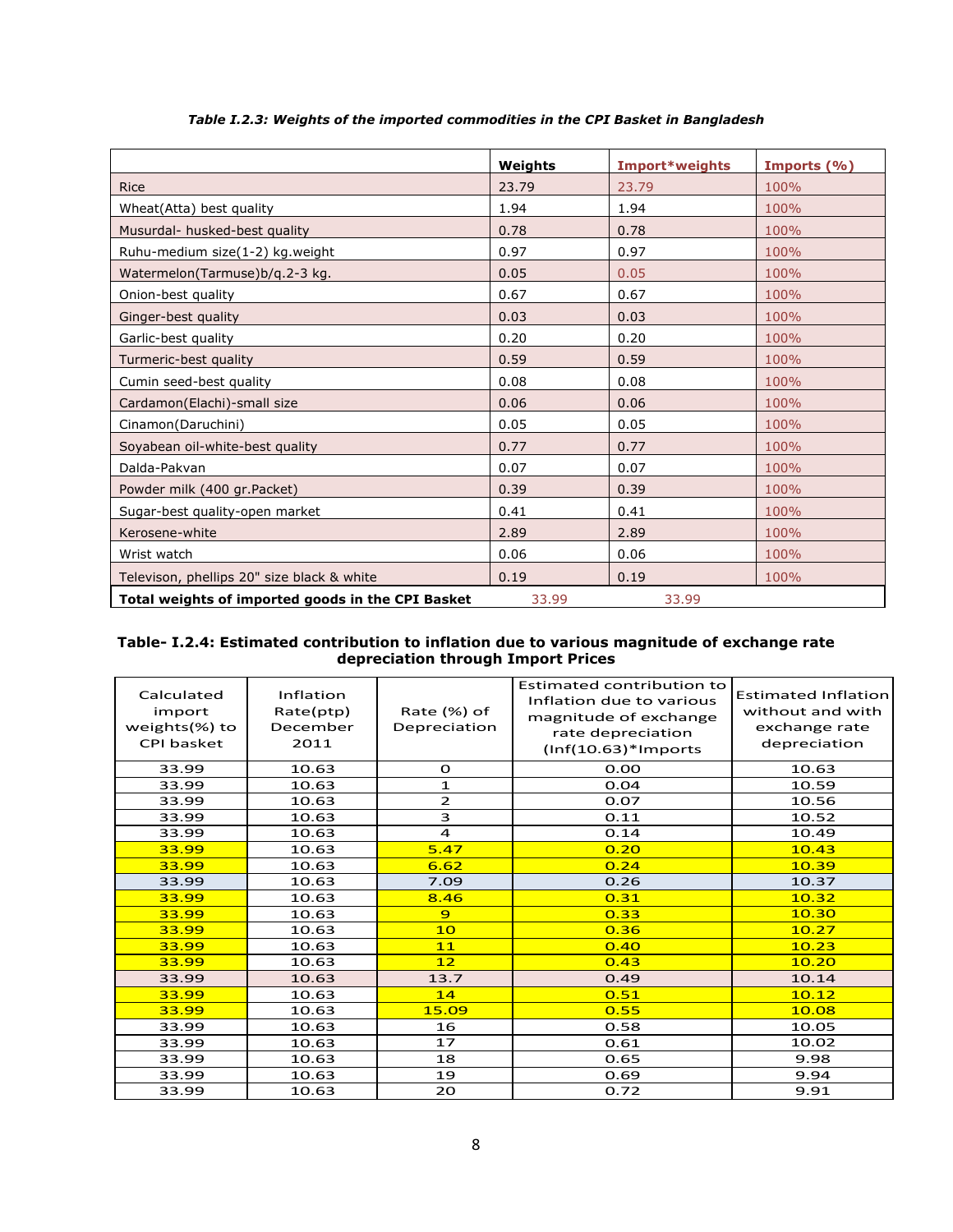#### **III. Evidence of Exchange Rate Pass-Through on Domestic Prices**

**III.1** Traditional monetary theory suggests that excessive money creation is a common source of instability in both the exchange rate and price level. In the presence of large monetary shocks, price inflation and exchange rate depreciation should, therefore, be closely linked.

*According to Mishkin (2008) the correlation between consumer price inflation and the rate of nominal exchange rate depreciation can indeed be high in an unstable monetary environment in*  which nominal shocks fuel both high inflation and exchange rate depreciation. But a salient feature *of the data is that this correlation has been very low over the past two decades for a broad group of countries that have pursued stable and predictable monetary policies. Moreover, the evidence suggests that even countries in which inflation and exchange rate depreciation appear to have been fairly closely linked historically have experienced a sizeable decline in pass-through following the adoption of improved monetary policies.* 



**Chart: III.1.1 Trends of Exchange Rate App./Dep. and CPI Inflation in Bangladesh** 

The above chart III.1.1 shows the trends of exchange rate movements and inflation in Bangladesh during July, 2010 to December, 2011. From the above chart-III.1.1, it is evident that the higher the value of inflation the lower the value of the exchange rate with some exceptions (although inflation decelerated to 10.63 percent in December, 2011 from 11.58 percent in November 2011.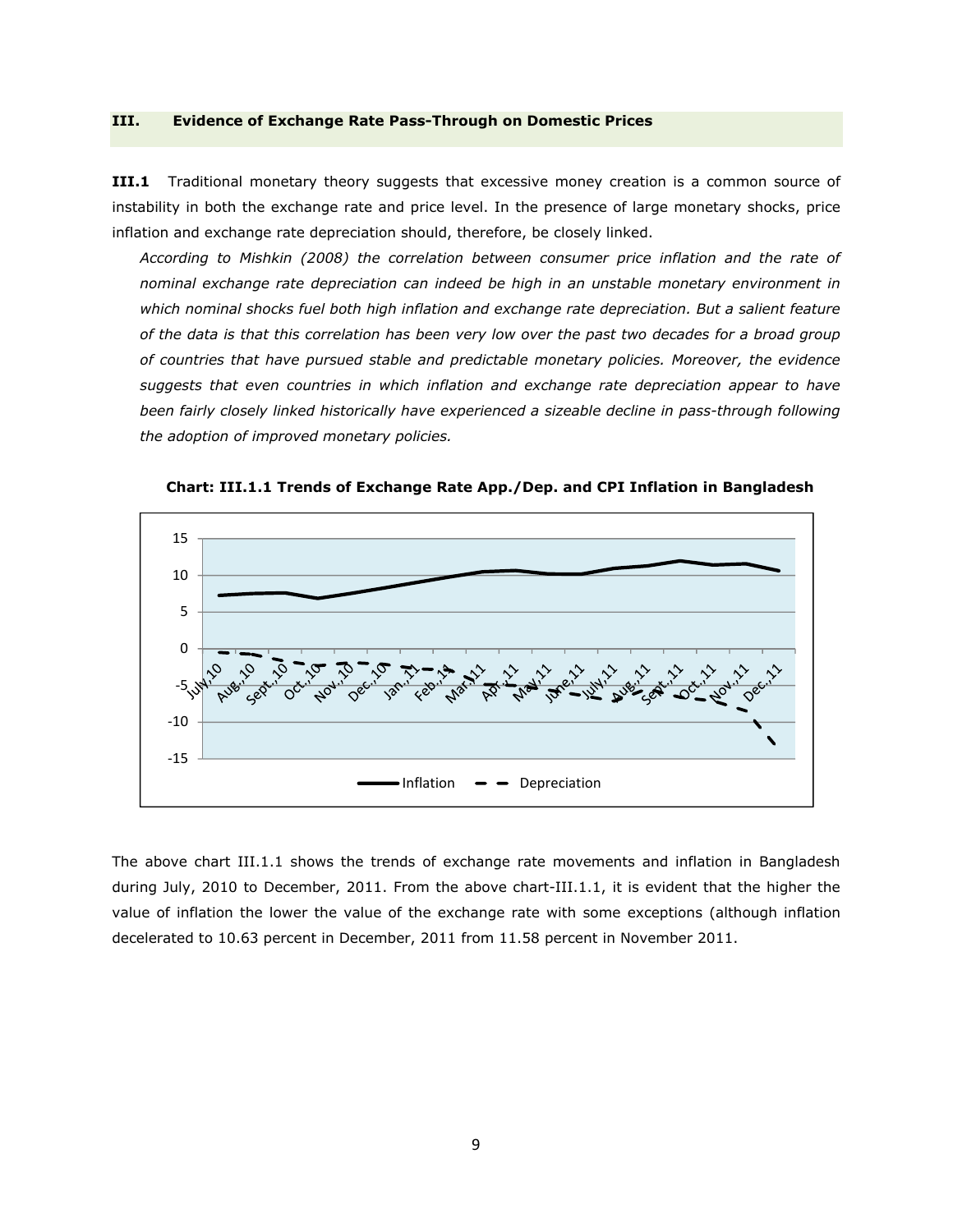

**Chart-III.1.2: Trends of CPI Inflation in India and Bangladesh** 

The above Chart-III.3 shows that the trends of inflation in India and Bangladesh for the sample period from 1996:01 to 2011:03. From the above chart-III.3, it is evident that the accelerating and decelerating trend in the India's inflation is clearly captured in the domestic inflation through import prices because India is our one of the major trade partners.

Although identifying the causes of recent episode of the exchange rate depreciation in Bangladesh is not the intention, an analysis of some of the macroeconomic variables may be useful to identify the reasons that may cause exchange rate to depreciate. For example, higher government borrowings from the central bank resulting from lower external borrowing, fiscal and current account deficits may trigger the exchange rate to depreciate. In addition, according to Taylor (2000) higher inflation in the country may lead to higher exchange rate pass through because of its direction of causality between inflation and depreciation especially when inflation is high and also exchange rate is depreciating (Kenen and Pack, 1980:3). However, under a flexible exchange rate system, a persistent depreciation of the exchange rate is likely to raise inflation and it is equally likely that inflation would induce a depreciation of the exchange rate (Hossain, 2000). Hossain (2000) mentioned that in the literature there is a big debate over the difference between primary factors that generate inflation and secondary factors that propagate the inflationary process. One key question is whether devaluation should be considered primary sources of inflation? Most economists tend to believe that devaluation is at the most a secondary source of inflation. For example, "Agenor and Montiel (1996:305-306) have clarified the role of devaluation in the inflationary process by making a distinction between the immediate and the ultimate causes of inflation.

It can be stated as quoted from Hossain (2000) that, "If the fiscal deficit is financed through credit creation by the central bank, as is often the case in developing countries, the monetary expansion will lead to an increase in prices and progressive erosion of foreign reserves, which will eventually trigger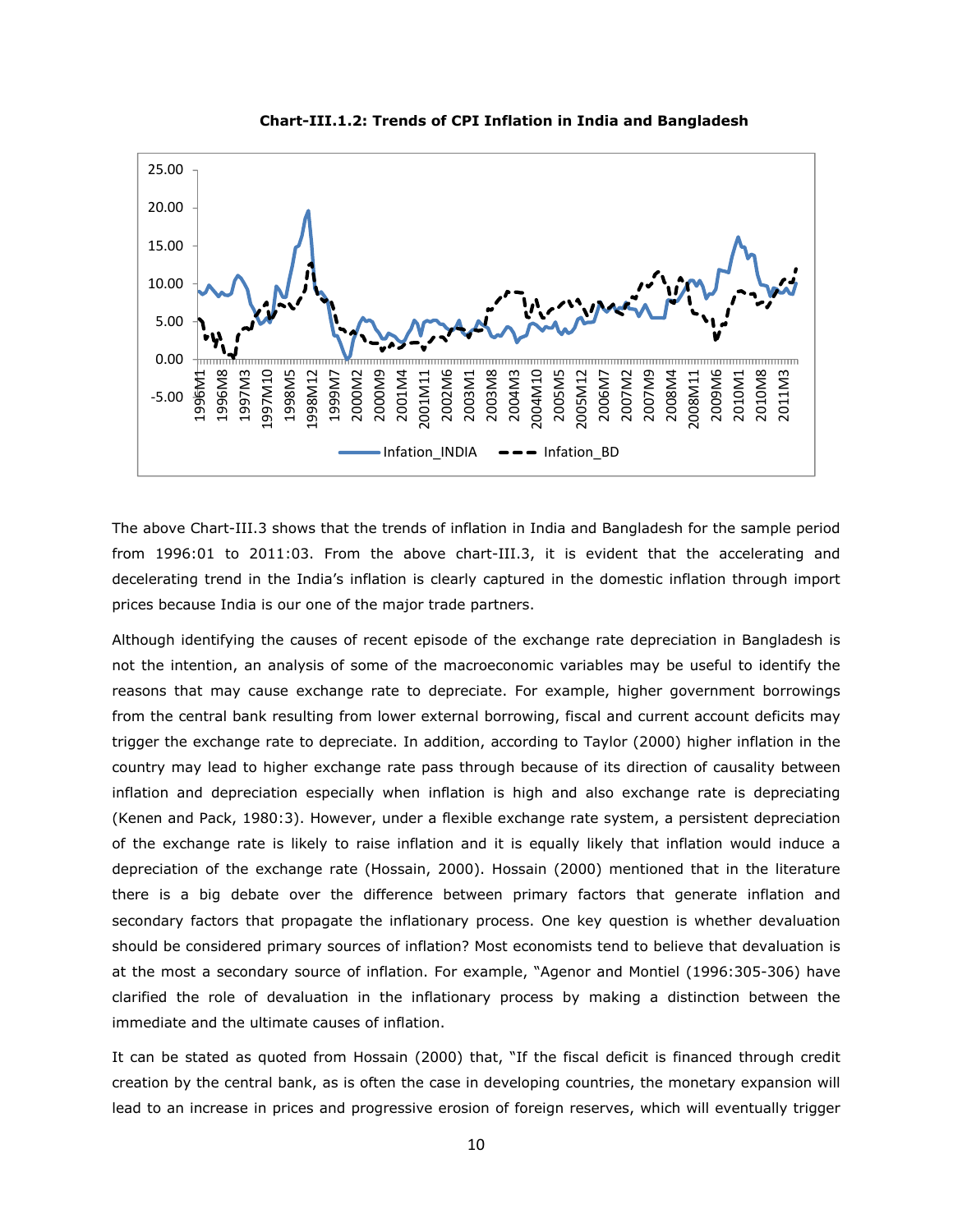devaluation if the central bank has limited access to borrowing in international capital markets. A devaluation-inflation spiral may develop, in the absence of corrective measures aimed at reducing the deficit. Thus, while the proximate cause of inflation may appear to be exchange rate adjustment, the ultimate factor responsible for both inflation and exchange rate depreciation may stem from fiscal rigidities".

# **IV. Literature Review**

Bangladesh switched from pegged exchange rate system to flexible exchange rate regime in May 2003. After that the volatility of the exchange rate is minimized through periodic intervention in the foreign exchange market by the central bank. The empirical evidences examining the relationship between inflation and the exchange rate depreciation or the pass through provides mixed results and varies country to country as well as in Bangladesh. For example, Hossain (2000) based on annual data from 1975-1996 on Bangladesh found that there is a positive impact of exchange rate depreciation on inflation in Bangladesh. The empirical results by using ordinary Least Square (OLS) method show that one percent depreciation of Taka/\$ would result in 0.2 percent increase in inflation.

In contrary, Chowdhury and Siddique (2006) estimated the extent of exchange rate pass through on domestic inflation in Bangladesh based on McCarthy's (1999) approach of a recursive VAR model using data from July, 1997 to March, 2005. The Impulse Response Functions (IRF) and Variance Decompositions (VDCs) show that the exchange rate fluctuation does not have any significant effect on WPI or CPI in Bangladesh.

On the other hand, Mortaza (2006) attempts to analyse the sources of inflation in Bangladesh during FY90 to FY06.Using quarterly data from July-September, 1989 to April-June, 2006, the author empirically explores the relationship between inflation and its sources under the unrestricted vector autoregressions (VARs) system. The empirical evidence demonstrates that money supply and exchange rates have a significant positive influence on inflation. In addition, the paper identifies a significant negative relationship between deposit rate of interest and inflation.

Younus and Chowdhury (2006) assessed the experience of the exchange rate regimes gained by Bangladesh, and also evaluated the impact of the exchange rate regime on macroeconomic variables. An analysis of the macroeconomic variables under different exchange rate regimes shows that like other studies output growth in Bangladesh performed well in the intermediate and floating exchange rate regimes. Unlike other studies, inflation is lower in the intermediate regime despite higher money supply and exchange rate depreciation. There is also evidence that currency depreciation boosted exports growth in the floating regime, though not in the prior contexts.

 Akhtaruzzaman (2005) employed Co-integration and Vector Error Correction Model (VECM) to identify the variables, which are believed to generate inflation in Bangladesh for the sample period of 1973:01 to 2002:02. Akhtaruzzaman's (2005) study supports that inflation is negatively related with real income, the level as well as the rate of depreciation of exchange rate, growth of money supply  $(m1)$ ,

11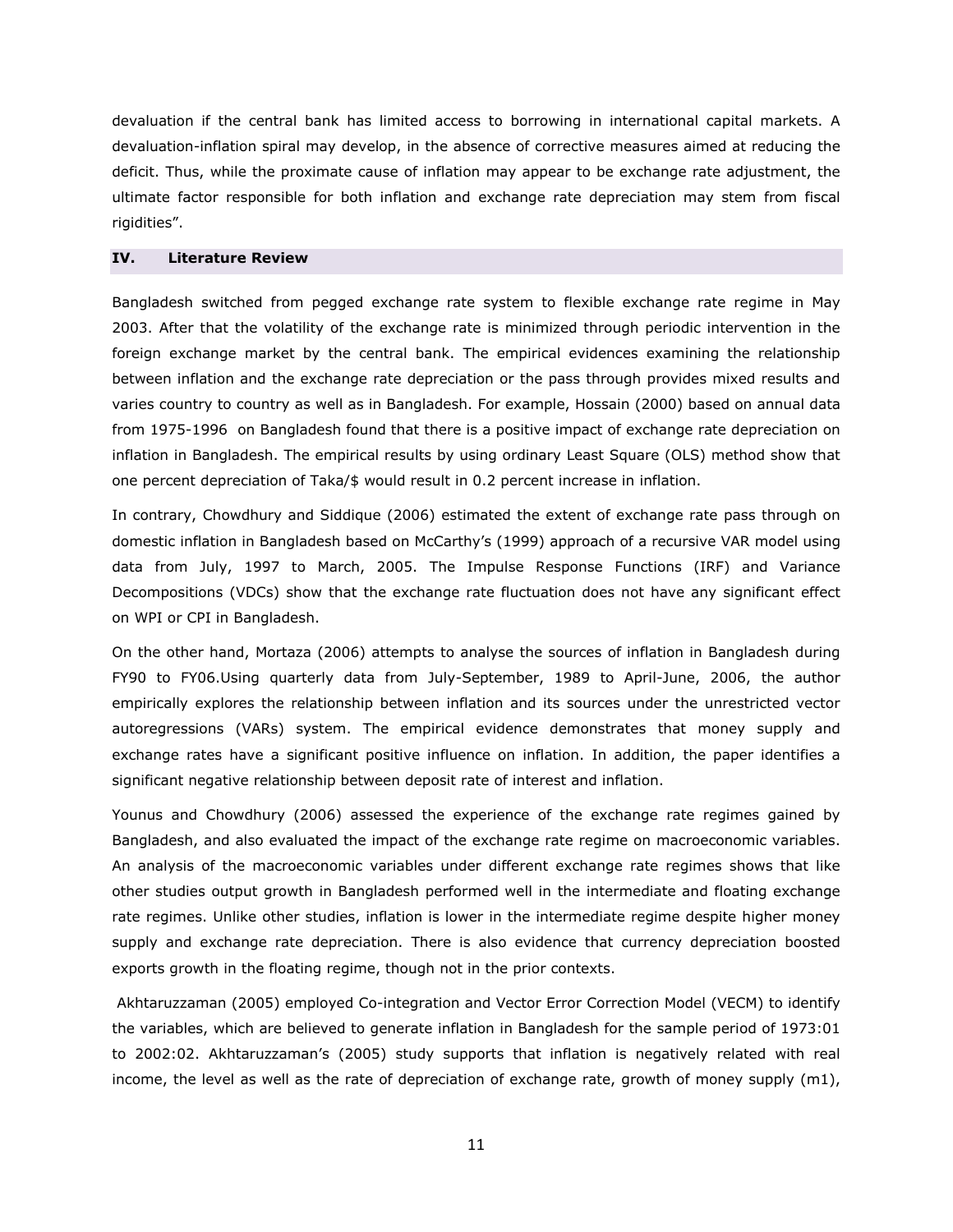deposit interest rate (DEPOINT); each has statistically significant role in explaining the inflationary process of Bangladesh.

Choudhri and Hakura (2001) tests a hypothesis suggested by Taylor (2000) that a low inflationary environment leads to a low exchange rate pass-through to domestic prices. A sample period from 1979-2000 for 71 countries is used to estimate new open economic macroeconomic models. They found a strong evidence of a positive and significant association between pass through and the average inflation rate across countries and periods.

Younus (2005) examine empirically the impact of monetary policy on exchange market pressure (EMP) of Bangladesh. Because Bangladesh is a small open economy and the U.S. and India are the major trading partners of Bangladesh. BDT/USD and BDT/INR nominal exchange rates are used to estimate separate EMP models. The percentage change in the consumer price index of the U.S. and India are used as the foreign inflation rates. Quarterly data from 1976:2 to 2003:1 are used to examine Girton and Roper's (1977) monetary model of EMP. Engle and Granger's (1987) two-step single-equation error correction model (ECM) and Impulse Response Functions (IRFs) and Variance Decompositions (VDCs) derived from a vector error correction model (VECM), are used to examine the model. The estimated coefficient of domestic credit derived from the ECM shows that domestic credit has a significant and negative impact on EMP. The IRFs and VDCs derived from the VECM also indicate that monetary policy, measured by domestic credit, has a significant and negative impact on EMP implying that the monetary authority in Bangladesh may reduce the exchange market pressure by either reducing foreign reserves or depreciating domestic currency.

# **V. Model Specification, Methodology and Empirical Results**

This study employed the monetary model of Herberger (1963) for Chili by Hossain (1994) and Akhtaruzzaman (2005) for Bangladesh to see the impact of stock of money supply (M1, M2), real income, inflation expectations, the spread (difference between the lending rates and deposits rates), exchange rates and world food price index on inflation for the period from 2003:06 to 2011:09 in Bangladesh. It can be noted here that Akhtaruzzaman (2005) tested the monetary model along with the output gap model for the sample period from 1973:1 to 2002:2 i.e., pre-floating exchange rate regime. This paper uses the data of post-floating exchange rate era (2003:06 to 2012.09) to capture the impact of exchange changes on CPI inflation.

The model can be specified as follows:

#### *Log (CPI)t = f (Log M2<sub>t</sub> Log Y<sub>t</sub>, ∆Log CPI<sub>t</sub>-<sub>1</sub>, Log EXR<sub>t</sub>, Log WFPI<sub>t</sub>) ………………(1)*

The above equation states that any increase in log of nominal money stock (M2), log of real GDP, expected rate of inflation, the log of the exchange rate, and log of world food price index lead to an increase in prices in period (t). Again, an increase in the spread that is, a rise in the difference of the nominal interest rate and cost of borrowing are used to capture the impact of interest rates on the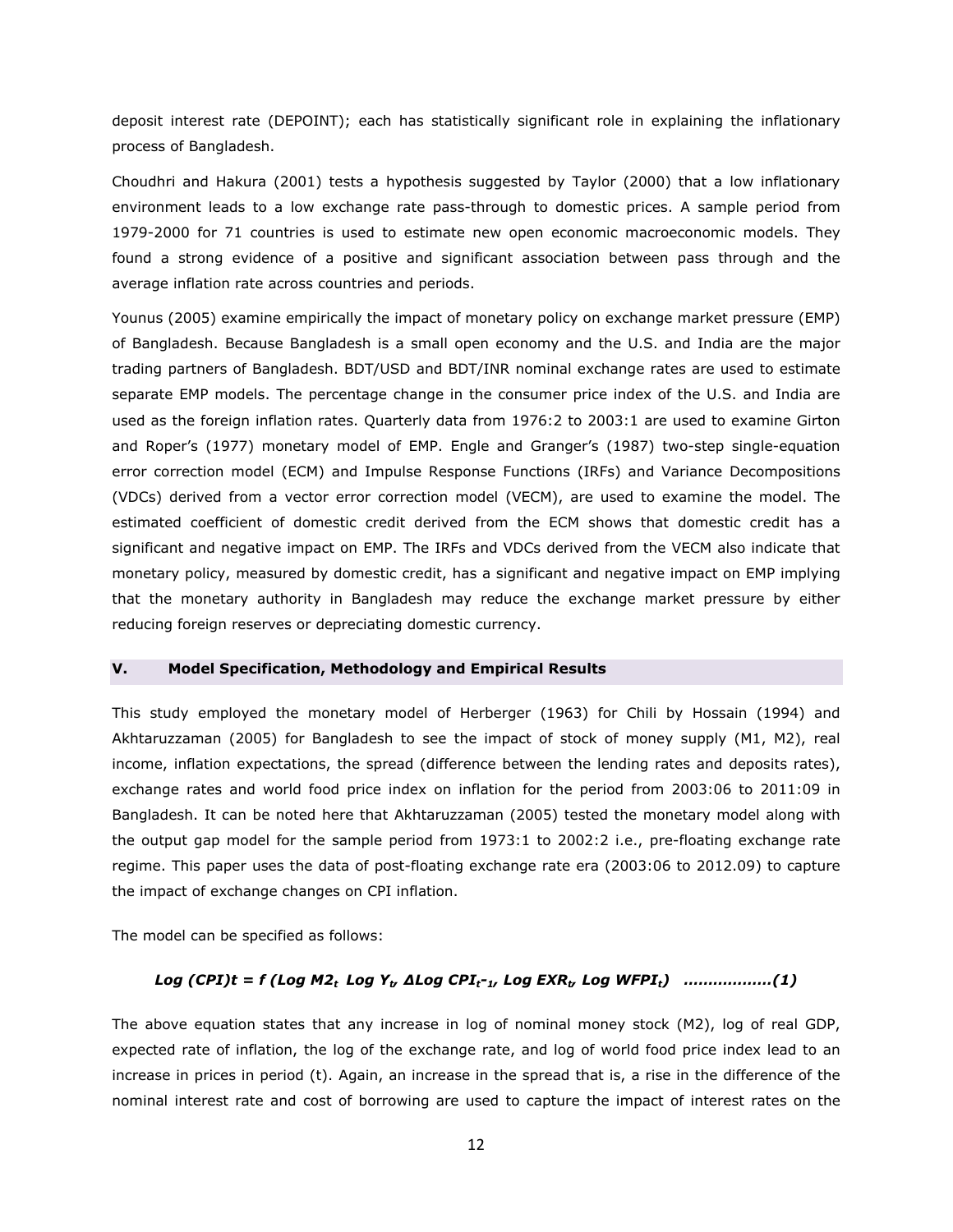price level, while the real GDP  $(Y_t)$  variable is included in the model to see the impact of real income on the price level which is expected to a decline in prices. The co-integration and vector error correction method (VECM) are used in estimating the econometric models. All the variables used are in log forms except for the spread. The dependent variable is consumer price index (CPI). All the statistical figures except GDP are taken from the IMF data file 'International Financial Statistics (IFS).

#### **Model variables:**

LCPI= log of Consumer Price Index in Bangladesh (Base: 2005=100) LM2= log of Money Supply (M2) (Taka in crore) LEXR=Log of nominal exchange rate (Tk/US\$) LWFPI= Log of World food Price Index (Base: 2005=100) Logy= Log of Real GDP (Tk. in crore) Spread=the difference between the lending rate and the deposits rate

#### **Stationary of the Time Series Data**

The empirical analysis involves a number of steps. The finding that many macro time series may contain a unit root has spurred the development of the theory of non-stationary time series analysis. Non-stationarity in Time Series (TS) generally arises due to the presence of trends in the data which is stochastic in nature (random walk process) and it confirms that the data has a unit root process. Any regression results with non-stationary TS provide spurious relationships between variables and therefore, provide misleading implications of the relationship. Engle and Granger (1987) pointed out that a linear combination of two or more non-stationary series may be stationary. If such a stationary linear combination exists, the non-stationary time series are said to be co-integrated. The stationary linear combination is called the co-integrating equation and may be interpreted as a long-run equilibrium relationship among the variables. The purpose of the co-integration test is to determine whether a group of non-stationary series is co-integrated or not. If a series of non-stationary variables are co-integrated they form the basis for Vector Error Correction Model (VEC).

# **Unit Root Test Results**

To see whether the variables included in the model are non-stationary a series of Unit Root tests are performed with time trend and intercept and spread without trend and intercept.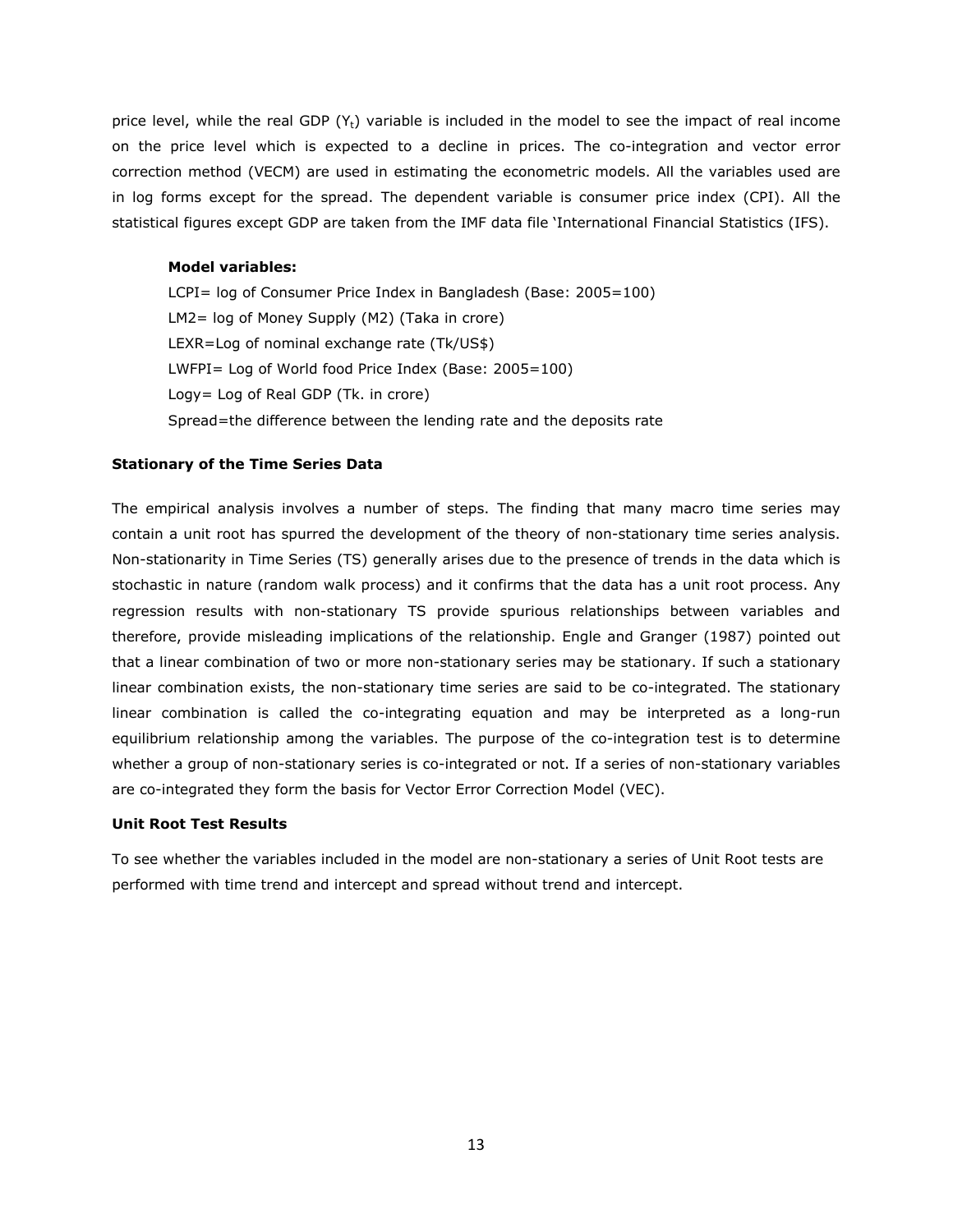| <b>Variables</b> | <b>ADF</b> | <b>PP</b> | <b>Variables</b>     | <b>ADF</b>  | <b>PP</b>   |
|------------------|------------|-----------|----------------------|-------------|-------------|
| <b>LCPI</b>      | 0.15       | $-2.26$   | ALCPT                | $-4.18***$  | $-4.26***$  |
| <b>LEXR</b>      | $-0.64$    | $-0.58$   | AI FXR               | $-6.19***$  | $-6.15***$  |
| LM2              | $-2.14$    | $-2.47$   | $\triangle$ M $\geq$ | $-4.99***$  | $-10.37***$ |
| <b>Logy</b>      | $-2.05$    | $-1.77$   | ALY.                 | $-12.05***$ | $-9.00***$  |
| <b>L WFPI</b>    | $-2.17$    | $-1.74$   | A IWFPI              | $-3.95***$  | $-3.96***$  |
| <b>LR</b>        | $-2.18$    | $-2.21$   |                      |             |             |
| <b>DR</b>        | $-2.32$    | $-1.79$   |                      |             |             |
| <b>Spread</b>    | 2.86       | $-0.04$   |                      |             |             |

# **Table V.1: ADF and PP Tests for Unit Root**

\*\*\* implies significant at the 1 percent level.

The estimated results using Augmented Dickey-Fuller (1979) and Phillips-Perron (1998) tests show that the null hypothesis,  $H_0$ , (has a unit root) cannot be rejected for all the variables have been performed. According to the ADF and PP tests, Lcpi, Lexr, Lm2, Logy, lr, dr, spread, and Lwfpi have unit root in levels, while they are stationary in the first differences. Therefore, these variables fit the basis to test for co-integration. The idea of co-integration is to determine if the stochastic trends in all the variables that contain unit roots have long-run co-integrating relationship between them. Johansen co-integration tests are performed among the non-stationary series allowing linear deterministic trend in the data.

#### **Estimation Results of Co-integration**

In our empirical estimation we have applied the Johansen (1991 and 1995) and Johansen and Juselius (1990, 992) multivariate co-integrating methodology which jointly determine empirically the number of *r* (maximum *k-1*) co-integrating vectors from a vector of *k* endogenous variables in the model along with coefficients of the variables and the adjustment parameters to a 8th order VAR (with maximum lags eight) to test for co-integration. In our deterministic trend component specification in cointegrating equations we choose case-3 (linear trend assumption) that is, we assumed that the level series of endogenous variables have linear deterministic trends but the co-integrating equations have only intercepts (constants). The results are presented in Tables- III.2 to III.4.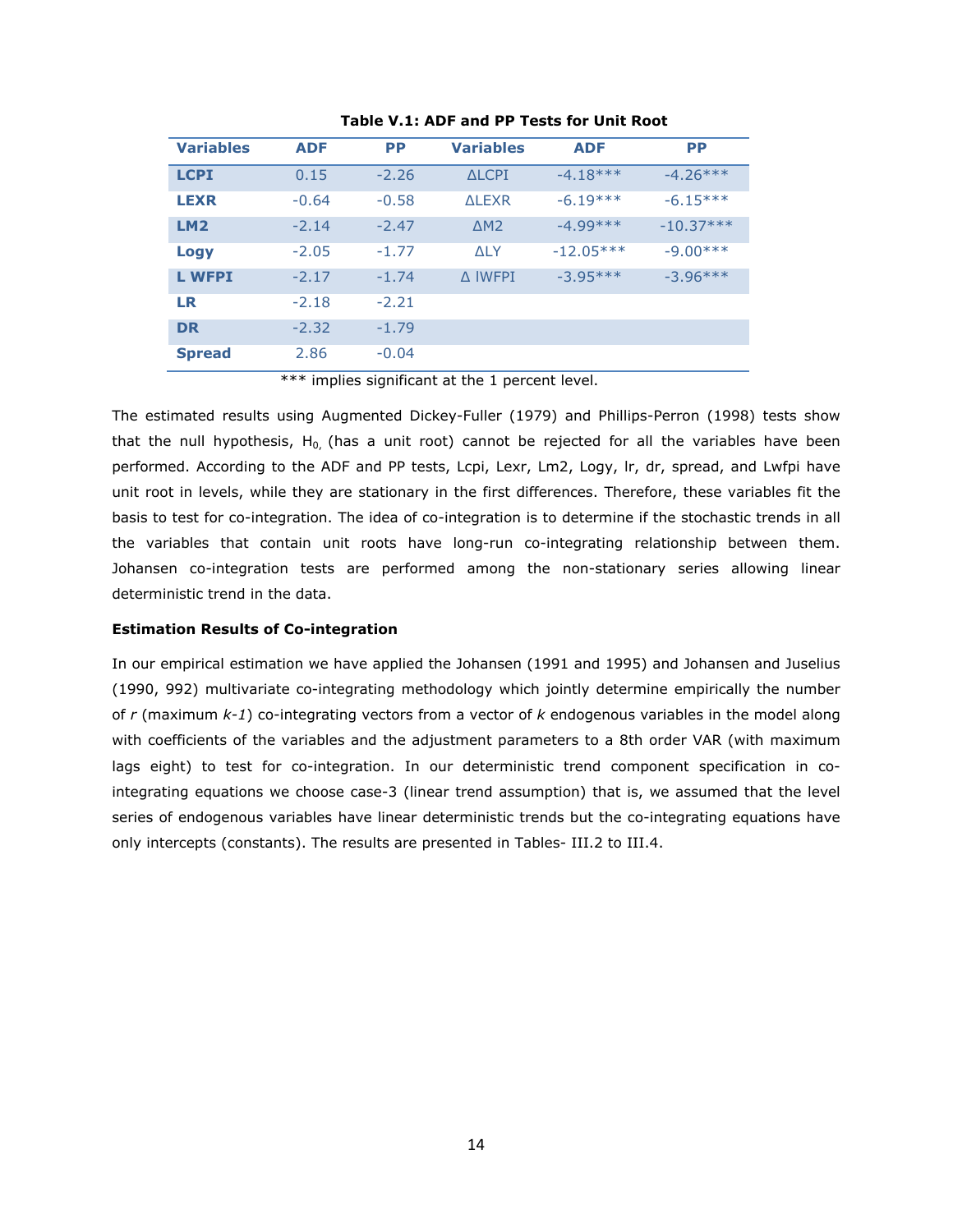| Table V.2: Co-integration Analysis of Price Level CPIt with real GDP, inflation Expectations, |  |  |
|-----------------------------------------------------------------------------------------------|--|--|
| exchange rate, and Broad Money Supply(M2)                                                     |  |  |

| <b>Eigen values</b>     | 0.67    | 0.64                      | 0.49       | 0.38       | 0.23       |
|-------------------------|---------|---------------------------|------------|------------|------------|
| <b>Hypotheses</b>       | $r = 0$ | $r \leq 1$                | $r \leq 2$ | $r \leq 3$ | $r \leq 4$ |
|                         |         |                           |            |            |            |
| <b>Trace Statistics</b> |         | $295.35*$ 206.37* 122.60* |            | $67.43*$   | 28.44      |
| 95% Critical Values     | 124.24  | 94.15                     | 68.52      | 47.21      | 29.68      |

# **Trace test indicates 4 co integrating equation(s) at both 5% and 1% levels**

| Maximum Eigen-Statistic 88.98* 83.77* |  |          |                                     |         | $38.99*$ | 5.97 |  |
|---------------------------------------|--|----------|-------------------------------------|---------|----------|------|--|
|                                       |  | $55.17*$ |                                     | $1.52*$ |          |      |  |
| 95% Critical Values                   |  |          | 45.28 39.37 33.46 27.07 20.97 14.07 |         |          |      |  |

Max-eigenvalue test indicates 4 co-integrating equation(s) at the 1% level

# **Table-V.3: Standardized Co-integrating Coefficients (or Eigenvectors) 1 Cointegrating**

| Equation(s) |                              |                                                |                            |      |  |  |
|-------------|------------------------------|------------------------------------------------|----------------------------|------|--|--|
| Log CPI     |                              | log M2 log gdp inf_lag Log EXR spread Log WFPI |                            |      |  |  |
| 1.00        | .24<br>0.32                  | $-0.001$<br>0.23                               | 0.03<br>0.06               | 1.88 |  |  |
|             | $(6.18)$ $(1.08)$ $(-0.001)$ |                                                | $(2.23)$ $(2.75)$ $(1.60)$ |      |  |  |

(t-value in parentheses)

According to the pure monetary model of inflation there may exists a co-integrating (or long-run) relationship between prices, real money holdings, nominal exchange rate, price expectations, the level of real income and the opportunity cost of alternative asset holdings. In the estimated co-integrating relationships, the critical values of the maximal eigen-value statistics and trace statistics easily (strongly) reject the null hypothesis of no (zero) co-integrating vector in favor of a four co-integrating vector in each case at the 1% and also at 5 % levels. The existence of co-integrating relations implies that there were long run equilibrium relationships between price level and each of the variables in interest separately such as *logM2, logy, ∆logcpit-1 logexr*, spread, logwfpi.

Several important remarks could be developed from the results of the normalized co-integrating relation for CPI.

- 9 The elasticity between *M2, real GDP, inflation expectations (∆logcpit-1) exchange rate, spread and world food price index and the price level are* 0.32, 0.24, 0.00, 0.23 0.03 0.06 respectively.
- $\checkmark$  As opposite to the earlier study by Akhtaruzzaman (2005), this study finds strong and positive relation between M2 and the price level implying that in post-floating exchange rate regime, M2 is effective in influencing the price level in Bangladesh.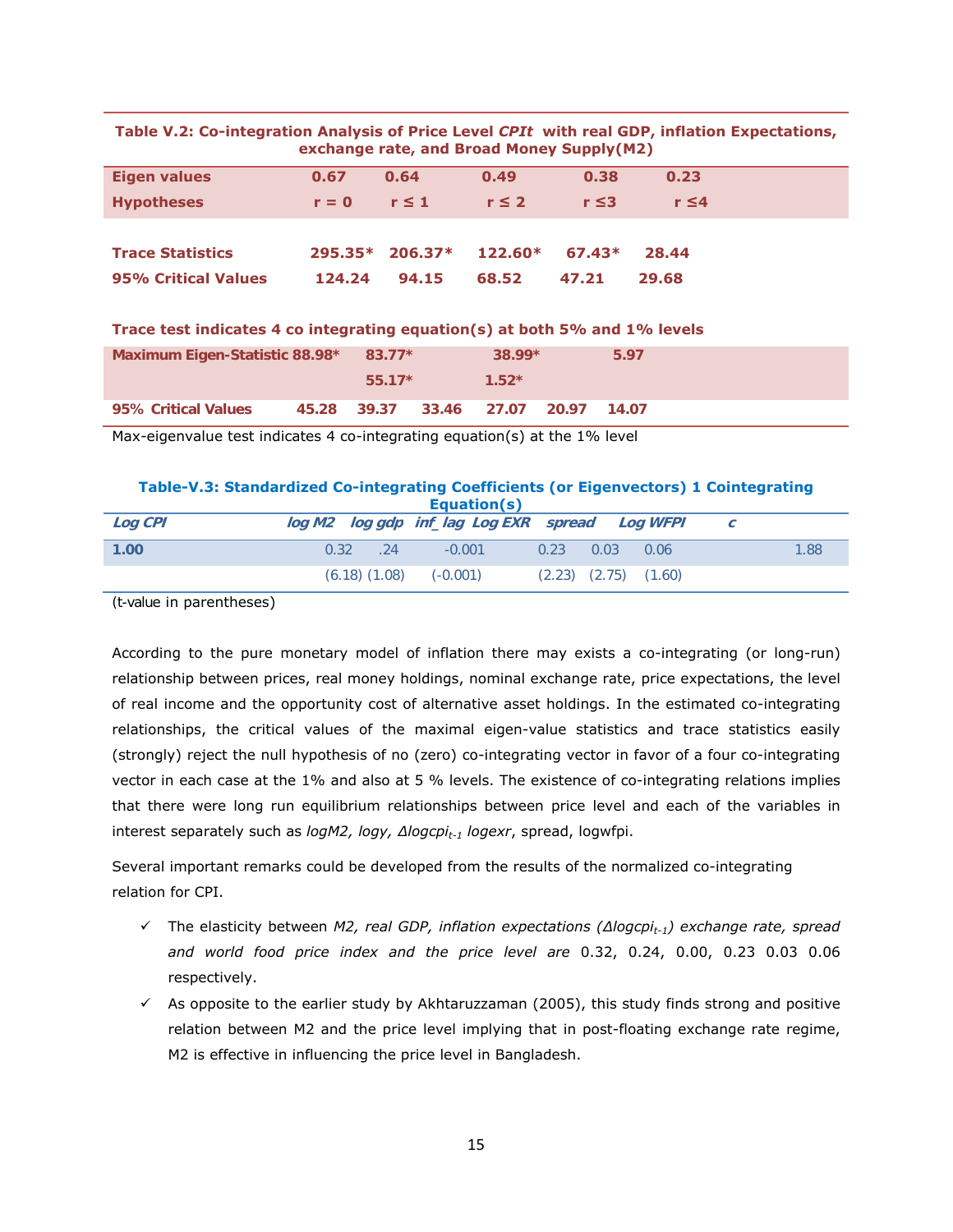- $\checkmark$  Unlike previous study, this study does not find any significant and negative co-integrating relation with real GDP and the price level meaning that an increase in real GDP will not reduce the price level during the period from 2003:06 to 2011:09.
- $\checkmark$  The role of the log level of exchange rate in price inflation is important as seen from the coefficient values in co-integrating relation for inflation model.
- $\checkmark$  The spread between the lending rate and the deposits rate are found to be significant and negative implying that an increase in the spread helped to reduce the price level in Bangladesh.
- $\checkmark$  The log of world food price index did not have significant co-integrating relation with the price level. This is may be due to the exchange rate variable which captures the impact of foreign price variable.

Furthermore, the adjustment coefficients or feedback parameter values of different co-integrating variables gives an indication of whether the feedback parameter values were sufficiently strong to determine the variables of interest such as *logM2, logy, ∆logcpit-1 logexr*, spread, logwfpi in a endogenous fashion. From Tables-V.4, it can be seen that the dependent variable, the price level, is likely to be endogenously determined by its direct determinants. The implication of the high error correction values is that the fluctuations of the price level have been corrected by the appropriate adjustments of *logM2, logy, ∆logcpi<sub>t-1</sub> logexr*, spread, logwfpi which means that any adjustment policy through changing those variables on behalf of the central bank has important impact in inhibiting the price rise than the automatic correction of price itself by its past values.

#### **Vector Error Correction (VEC) Models**

A vector error correction (VEC) model is deployed to see the short run dynamics since the variable are integrated in order one I(1) and they are co-integrated. VEC is a restricted VAR representation. The co-integrating relationships reveal the factors that affect the long run level of demand for money. However, in the short run, deviations from these relations could occur as a result of shocks to any of the relevant endogenous variables. Thus, after testing for co-integration, a VECM is estimated conditional on co-integrating vectors specified as to regress the first (time) difference of each nonstationary endogenous variable at time-t with one period lag of the co-integrating equation/vector. In fact, when we impose number of co-integrating vectors as restrictions among the endogenous variables in the VAR, we move to VEC model whose general form is as follows:

$$
\Delta x_{t=0} - \sum_{i=0}^{p-1} \gamma_i \Delta x_{t-i} + \delta_i ECT_{t-i} + \omega_t
$$

In our case of inflation model the forms of VECs will be as follows: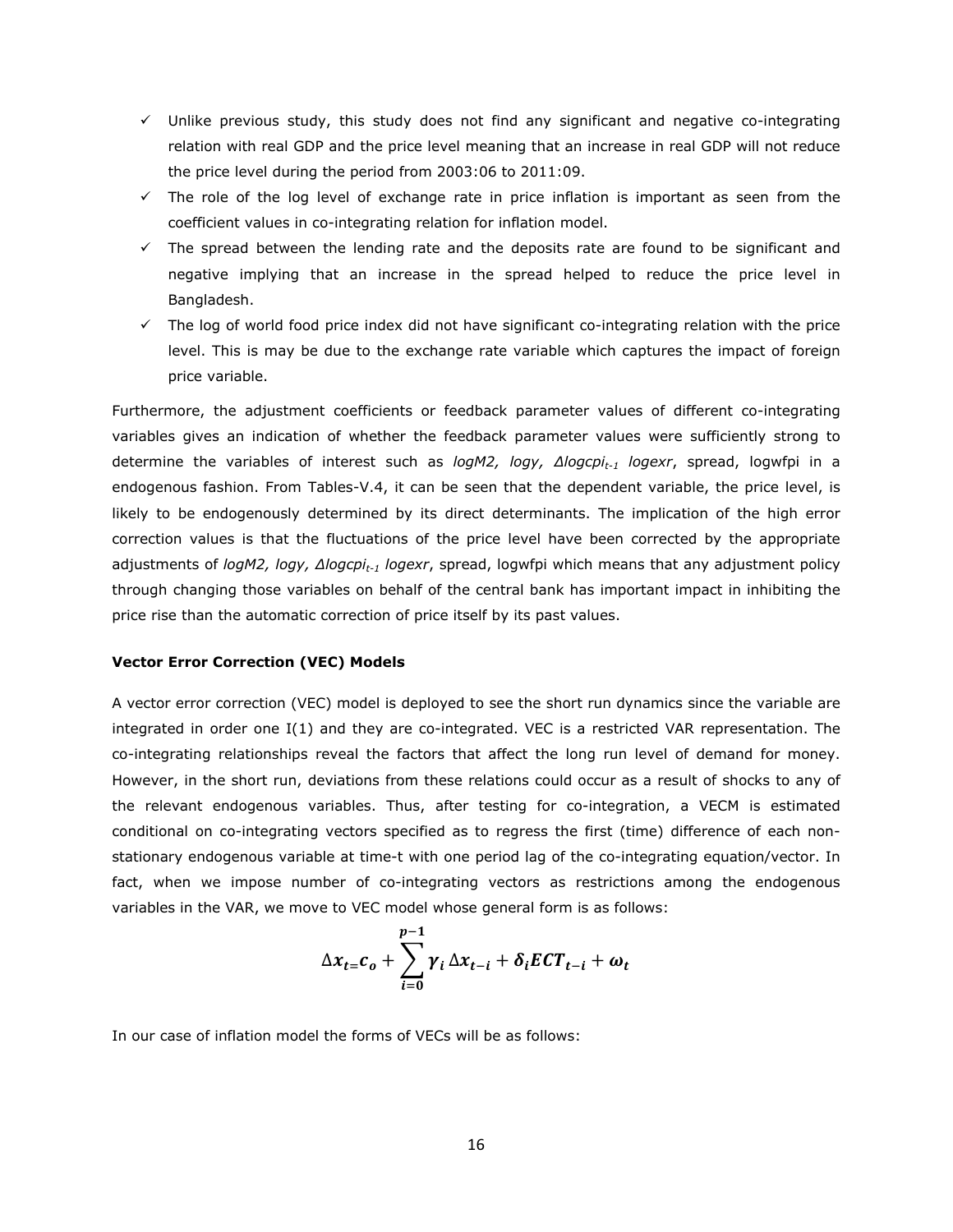# Monetary Model: $\triangle cpi_t = c_0 + \sum_{i=0}^{p-1} \gamma 1_i \triangle m2_{t-i} + \sum_{i=0}^{p-1} \gamma 2_i \triangle (Inf \: lag) +$  $\sum_{i=0}^{p-1}\gamma 3_{i}\Delta y_{t-i} + \sum_{i=0}^{p-1}\gamma 4_{t-i}\Delta e x r_{t-i} + \sum_{i=0}^{p-1}\gamma 5_{i}\Delta w f p i_{t-i} +$  $\sum_{i=0}^{p-1} \gamma 6_i \Delta r_{t-i} + \delta_i ECEC p_{t-i} + \omega 1_t$

Where EC is the error correction term (generated from the co-integrating equation) capturing the disequilibrium or deviation that arise between the level of money supply and money demand in monetary model of inflation, The parameter  $\delta$  is the speed of adjustment (in case of short-run imbalances) in bringing about the equilibrium that is, removing the deviation. The estimated results from VEC model we can draw several important conclusions; first, the error correction term is significant (at the 1-percent error level) as implied by the Granger representation theorem. The VEC is performed using eight period lags which are confirmed by the Log likelihood test, Akaike Information Criteria and also by Final Prediction Error. The error correction term found negative and significant for D (lcpi bd) with a high speed of adjustment 0.41 implying very quick re-establishment long run equilibrium if there is any short-run disequilibrium occurs.

In the present context Granger representation theorem would imply that if there was any short-run deviation of money demand from money supply (long-run equilibrium in the money market), it would be automatically removed by appropriate change or adjustment of *m2t, gdpt, ∆cpit, exrt, spread and wfpi*. In more general terms, the significance of EC terms implies that the error-correction mechanism works effectively to reduce the disequilibrium between the money supply and money demand (for monetary model) so that the price level will adjust to the new equilibrium. However, there are several features to be analyzed. Some of the adjustment coefficients of lagged values of explanatory variables were not significant (see Table-V.4 in the appendix). The value of adjusted  $R^2$  is reasonably good (0.81).

#### **Equilibrium Log of the price level**

An attempt has been made to calculate the equilibrium relationship of the price level with its macroeconomic fundamental variables. Therefore, the estimated long-run relationship of the price level and macroeconomic variables is used to examine the equilibrium price level from VECM specifications. The long-run elasticity's have been applied to the actual values of the macroeconomic variables in each period and an equilibrium series of price level is calculated.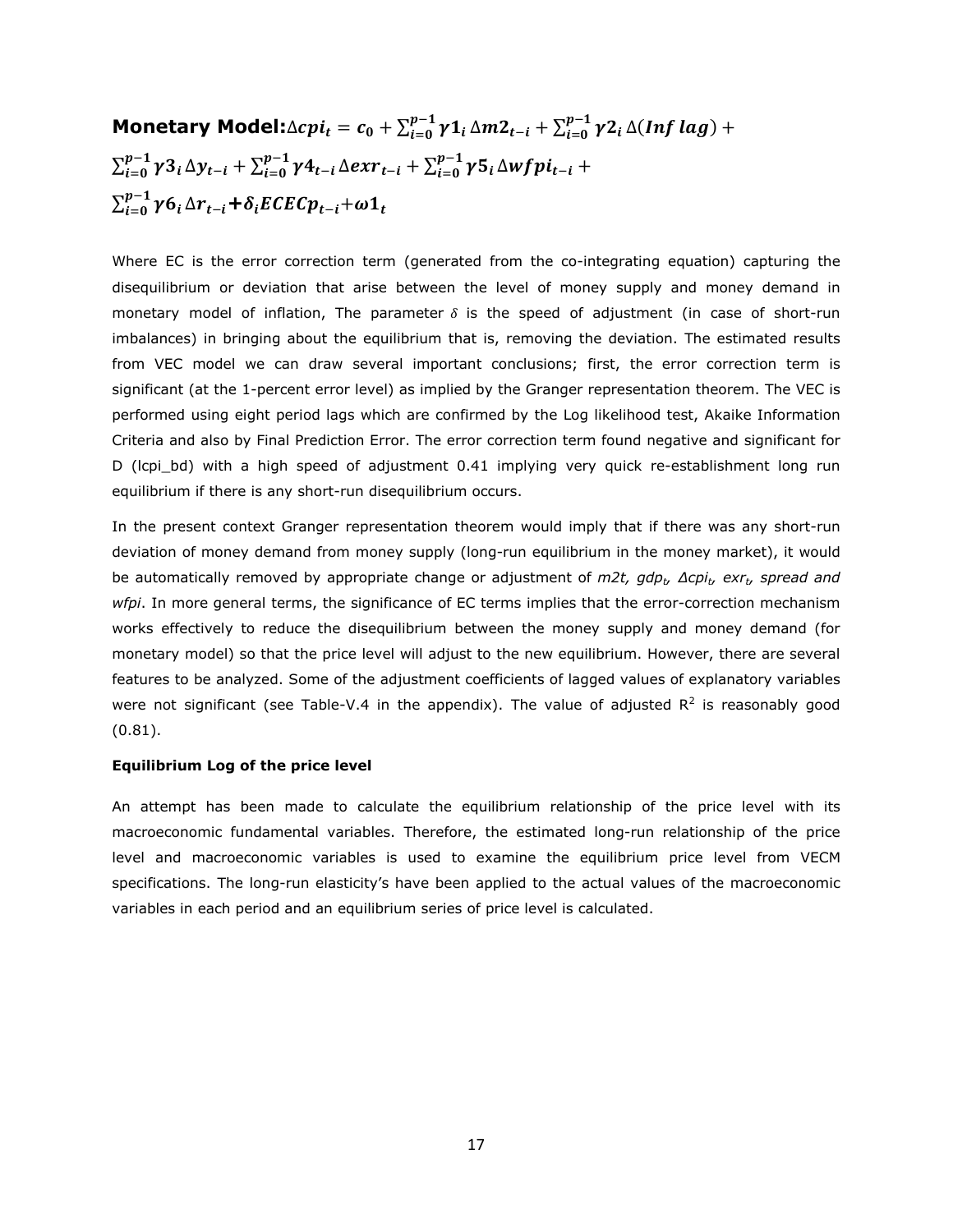

**Chart: V.1: Actual and Equilibrium CPI** 

Figure III.1 show that there actual price level remains very close to the equilibrium price level supporting that the monetary model used in this study that rightly identifying the process through which inflation is generated in Bangladesh during the period from 2003:06 to 2011:09.

# **Vi. Conclusion and Policy Implications**

The purpose of the present study was to demonstrate the actual inflationary process and to identify the determinants of CPI inflation in the economy of Bangladesh for the sample period from 2003:06 to 2011:10. The current study examines the factors affecting price levels particularly the exchange rate through import prices and domestic factors in Bangladesh. An analysis of the consumer price index basket show that the total weights of imported commodities is 9.65 percent and the contribution of the exchange rate depreciation is 0.14 passes through the import price. This number increased to as high as 0.49 when 100% import weights is considered.

The estimated results of the inflation model established the fact that the monetary factors like the broad money supply (M2), exchange rate, and the interest rate spread are the factors responsible the current inflationary process in Bangladesh. Error correction model has strongly represented the short run adjustment dynamics in the price adjustment process in Bangladesh with both the level and lagged coefficient values of different variables of interest with high statistical significance with high speed of adjustments. To conclude, a continuously rising money growth and exchange rate depreciation can provoke a price spiral in the long run. This should be taken seriously while setting the monetary targets. The findings of the empirical study using co-integration and vector error correction model can contribute effectively in the formulation of monetary policy.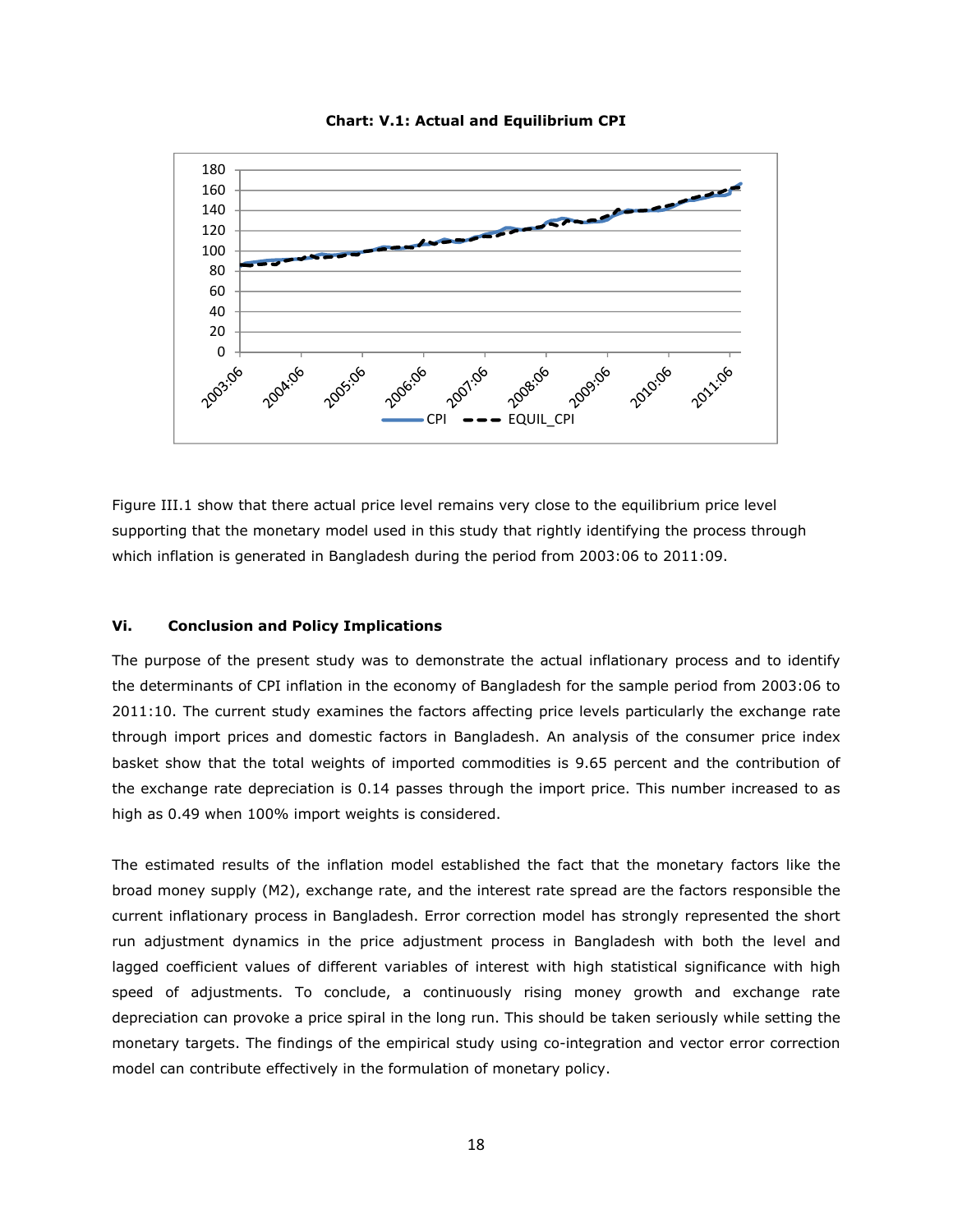#### **Reference:**

Agenor, P. R. and P.J Montiel (1996), "Development of Macroeconomics, New Jersy, Princeton University Press.

Akhtaruzzaman, (2005), "Inflation in the Open Economy: An Application of the Error Correction Approach to the Recent Experience in Bangladesh, Policy Analysis Unit (PAU),Research Department, Bangladesh Bank, Head Office,WP0602.

Harberger A. C. 1963. The Dynamics of Inflation in Chile, (Stanford University Press)

Hossain, Akhtar (2000), Exchange Rates, Capital Flows and International Trade, The case of Bangladesh, The University Press Limited 2000, ISBN 984 05 1554 3.

Kenen, P.B and C. Pack (1980, "Exchange Rates, Domestic Prices, and the Adjustment Process: A Survey of Recent Evidence," Occasional Papers No. 1, New York: Group of Thirty.

Chowdhury, M.I and Siddique, F. S, "Exchnage Rate Pass through in Bangladesh", Working paper series no,0607, Policy Analysis Unit, Bangladesh Bank.

Choudhri, E. U and Hakura, D (2001) Exchange Rate Pass-Through to Domestic Prices: Does the Inflationary Environment Matter, IMF working Paper, WP/01/194.

Marazzi, Mario, and Nathan Sheets (2007). "Declining Exchange Rate Pass-through to U.S. Import Prices: The Potential Role of Global Factors," Journal of International Money and Finance, vol. 26 (October), pp. 924-47.

Mishkin, Frederic S. (2007). "Exchange rate Pass Through and Monetary Policy" speech delivered at At the Norges Bank Conference on Monetary Policy, Oslo, Norway, March 7, 2008.

Mortaza,M. Golam (2006), "Sources of Inflation in Bangladesh: Recent Macroeconomic Experience",WP 0704,Policy Analysis Unit, Bangladesh Bank.

Younus, S (2005), Exchange Market Pressure and the Monetary Policy in Bangladesh*, Bangladesh Journal of Political Economy*, Volume 22, Numbers 1& 2.

Younus, S (2009), "The Impact of Monetary Policy Changes in a Global Economy: Evidence from Bangladesh, *The Global Journal of Finance and Economics, ,*Vol. 6, No. 2, (2009):113-126

Younus, S and Chowdhury, M. I., (2006), "An Analysis of Bangladesh's Transition to Flexible Exchange Rate Regime, *Bank Parikrama, a Journal of Banking and Finance,* Vol.33 & 34, (March-June) 2008-09.